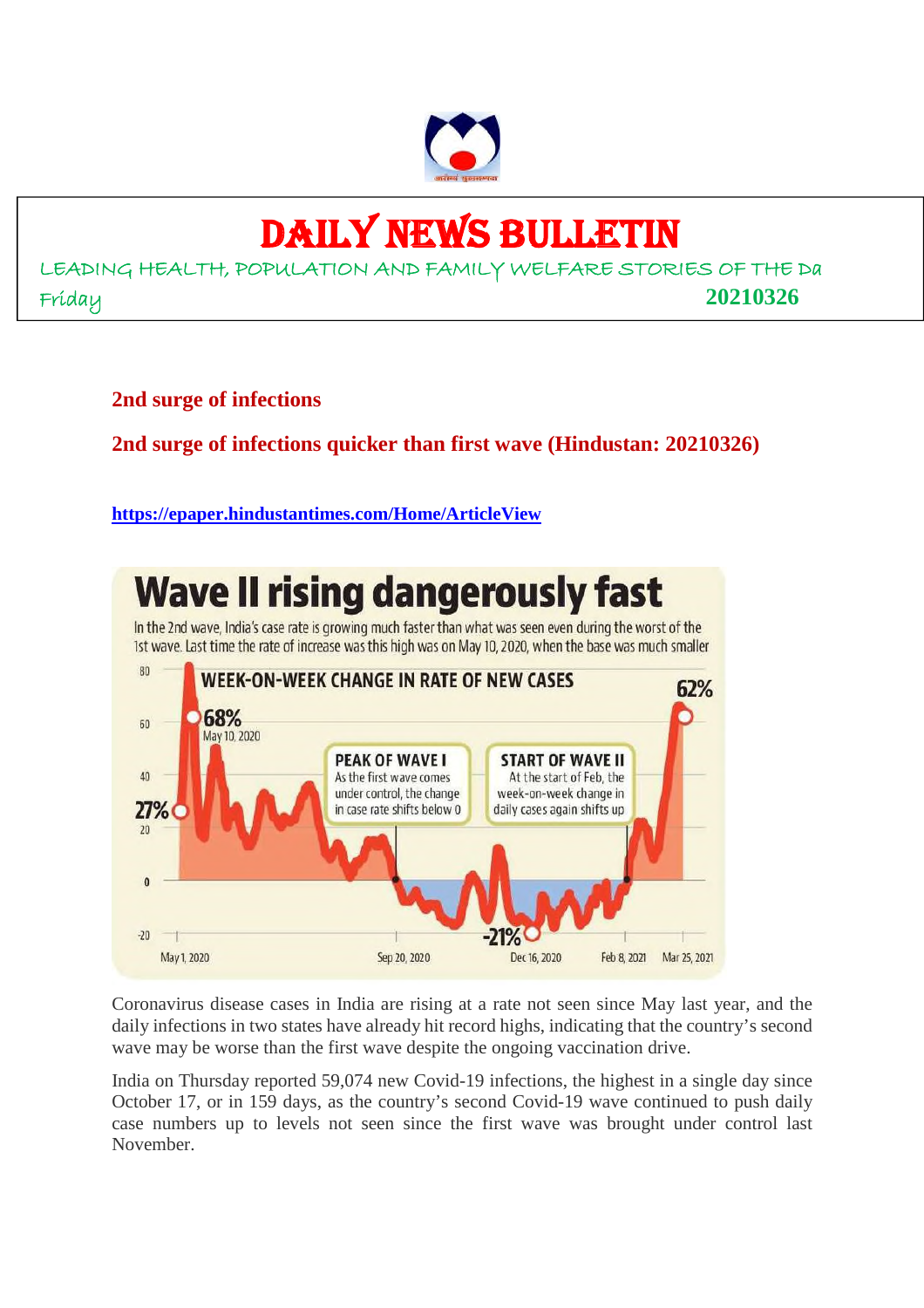The daily infection trajectory in two states — Maharashtra and Gujarat — has already surpassed the peaks of their first wave, and a third state, Punjab, is perilously close to crossing its previous peak.

Data analysed by HT also shows that the Indian outbreak has again started spreading geographically. This spread, measured by counting districts reporting at least one new case in the past week, fell to a nine-month low of 447 on February 19. Since then, these districts have been rising again and this number stood at 550 by March 23.

For the week ending March 25, India reported 47,442 new infections every day on average, the highest the seven-day average has touched since October 28. While in absolute numbers, this is the worst the case rate has been in four months, the numbers get more alarming if we look at the rate that this is increasing in. Just seven days ago, the national seven-day average of daily cases was 28,551. This means that in just a week, the rate of new infections have increased by 66%. This is the largest week-on-week case growth witnessed in the country since May 10.

To be sure, an important distinction between the case trajectory in May and today is the sheer volume of cases — in May, there were only around 3,500 new cases across India every day, against the current new infection rate of over 47,000 new cases every day.

This means that the case rate in the second wave is growing much faster than what was seen even when the peak of the first wave was ravaging through August and September. If such a week-on-week growth rate persists, then the second wave may surpass the peak of the first wave in April, shows data.

A report released by the State Bank of India (SBI) on Thursday said that the country's second wave may peak towards the end of April and the entire duration of the wave may last up to 100 days beginning February 15. In November, a report by SBI research had analysed the first wave and said regions such as Maharashtra, Karnataka, Andhra Pradesh, Kerala, Chhattisgarh, West Bengal, Delhi and Tamil Nadu performed poorly.

#### **States breaking records**

Pushed by yet another record 35,952 daily cases in Maharashtra on Thursday, the seven-day average of daily infections (or the daily case trajectory) in the state touched 29,213, the highest ever. The previous record for this number was 22,149 cases a day for the week ending September 17, the same week that India's first wave peaked.

Like Maharashtra, Gujarat also set a new single-day record for new cases on Thursday (1,961) sending the seven-day average of new cases to an all-time high of 1,669 on Thursday. The state had previously seen its case rate touch 1,554 for the week ending November 30.

In Punjab, meanwhile, the case trajectory is hovering close to the peak of the first wave. In the past week, the state has reported 2,503 new cases every day, slightly below its peak of 2,639 for the week ending September 19. This number, however, is rising, and going by the current rate of increase, it appears set to cross its first wave peak by the weekend.

Delhi reported 1,515 new cases on Thursday, highest in the city since December 16, as the Capital's yet another wave of infections continued to grow. At least six other states and UTs – Tamil Nadu, Chandigarh, Karnataka, Haryana, Rajasthan, Punjab and Madhya Pradesh – are displaying an upward trajectory.

Experts have called on restrictions to be reintroduced on non-essential activities in order to curb the rise in cases. "Large weddings and get-togethers are not essential; going to restaurants and pubs are not essential. These should be restricted now before the cases spread further. Yes,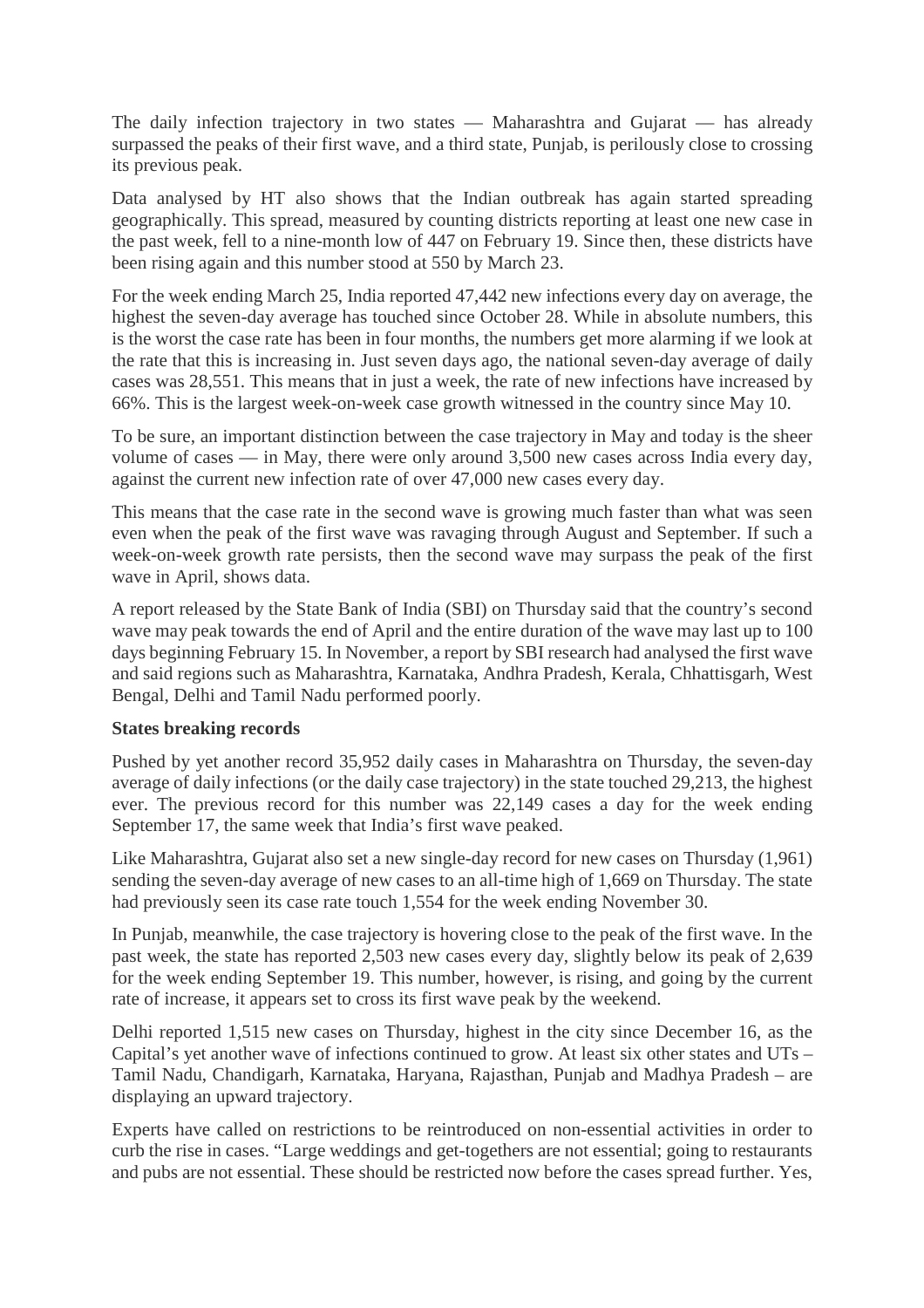there will be economic consequences but it will save lives," said Dr GC Khilnani, former head of the department of pulmonology at AIIMS and the chairman of PSRI Institute of Pulmonary and Critical Care.

#### **Expanding geographically**

For the week ending February 11, there were on average 10,988 new cases every day, the lowest since the country's first peak in September. It was around this time that the geographical spread of the disease in the country was also the least.

On February 19, only 447 of 707 districts for which daily case data is collated by How India Lives reported at least one new case on the day. This number has increased to 550 by March 23.

To be sure, the expansion in the disease's spread is not uniform across the country. Jharkhand (which consists of 24 districts), Uttar Pradesh (75), and Uttarakhand (13) – which is seeing a surge in cases with devotees gathering for the upcoming Kumbh Mela – have seen the biggest rise in share of districts reporting at least one case. Here the share of districts reporting at least one case has risen 183%, 116%, and 67%, respectively, since February 19.

The states that have seen no increase in share of districts reporting cases are the ones where the infection was already widespread. Andhra Pradesh, Kerala and Punjab, for instance, had all districts reporting cases; and Maharashtra had all but one district reporting cases on average both on February 19 and on March 23.

Epidemiologists stressed on the importance of closely monitoring data to grasp the extent of the second wave.

"We need fresh seroprevalence data from the districts that are seeing surge in cases. In the absence of this, it is difficult to distinguish the extent to which cases can increase in first and second waves. In order to detect second wave, we need track reproductive numbers, test positivity and growth rate of cases constantly," said Giridhara Babu, head, epidemiology, Indian Institute of Public Health.

#### **New infections**

**Covid-19 graph continues to soar: Capital adds 1,515 new infections (Hindustan: 20210326)**

**https://epaper.hindustantimes.com/Home/ArticleView**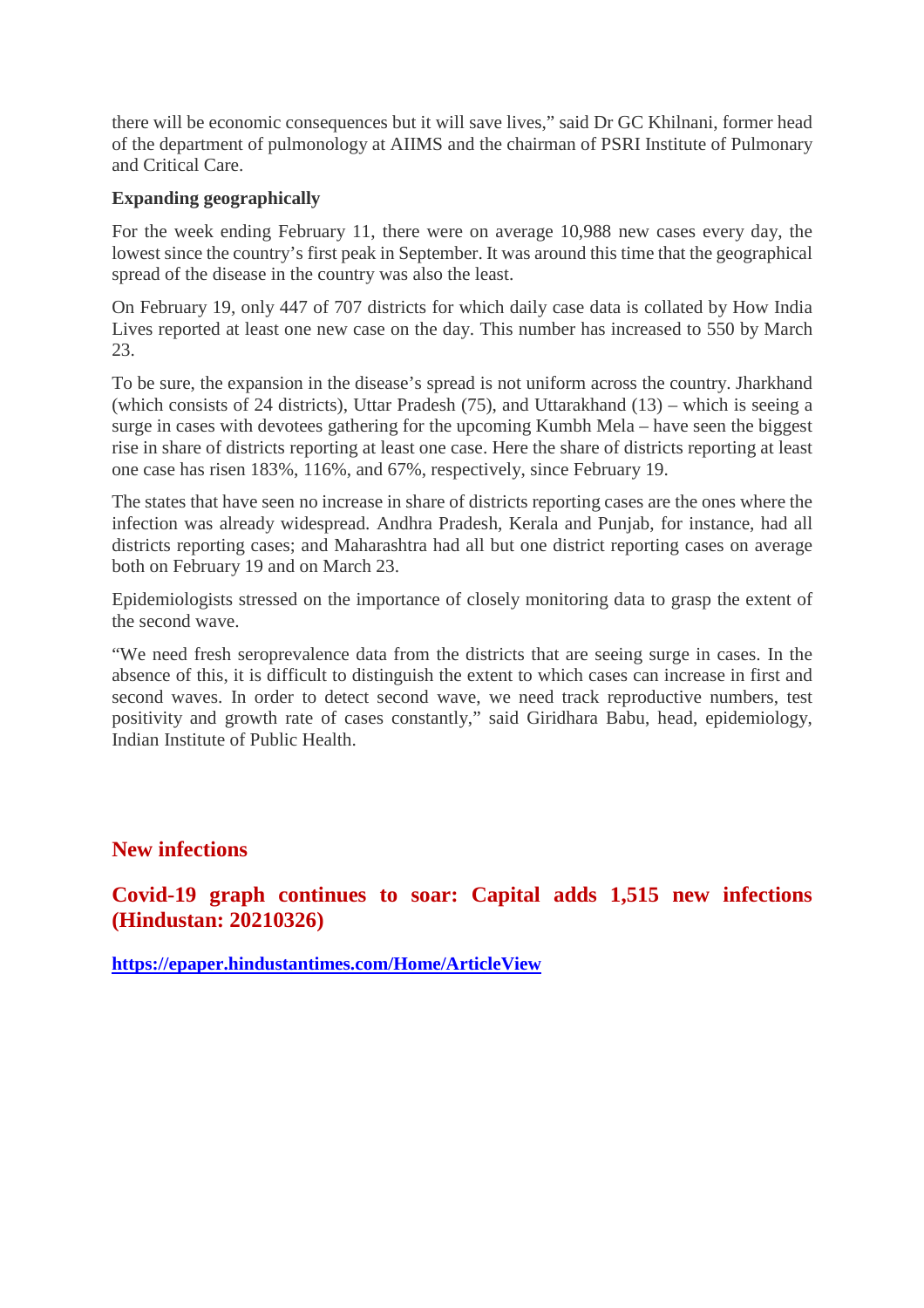

The Covid-19 surge in the Capital continued unabated on Thursday as Delhi recorded its highest single-day case spike of the year, adding 1,515 new infections — the most since December 16, as experts urged authorities to consider stepping up curbs to prevent infections from spiralling out of control.

The seven-day average of new cases, known as case trajectory, crossed the 1,000-mark for the first time in 91 days, with the city adding an average of 1,016 cases per day over the past week.

The positivity rate also increased to 1.69%, even as the city ramped up testing. For six days now, the test positivity rate, which experts regard as a crucial metric to gauge the spread of an infection, has remained over 1%. It had dipped below 1% in December last year.

On Wednesday, numbers from which are reported a day later in Thursday's bulletin, the city tested 89,836 samples. Of these, about 65% were tested using the more accurate RT-PCR method. A little over 78,000 daily tests were conducted on average during the last seven days. In comparison, about 71,000 tests were conducted the week before, and over 65,000 tests the week before that.

Experts called for immediate measures such as curtailing "non-essential" activities and large gatherings to prevent a surge in cases, as seen in states such as Maharashtra. "There is a need for some restrictions such as curtailing the number of people at weddings, restricting travel between states, closing non-essential services such as bars, restaurants, and cinemas. And these need to be brought in now before we see a surge like in Maharashtra. The case fatality rate in Delhi as well as the country has come down since last year because of the better understanding about the disease, however it still kills. It is a myth that this time around the virus is causing milder infections," said Dr GC Khilnani, former head of the department of pulmonology at the All India Institute of Medical Sciences.

Four deaths on average were reported each day over the past seven days, up from two deaths that were reported the week before. Five deaths due to the viral infection were reported in Thursday's bulletin.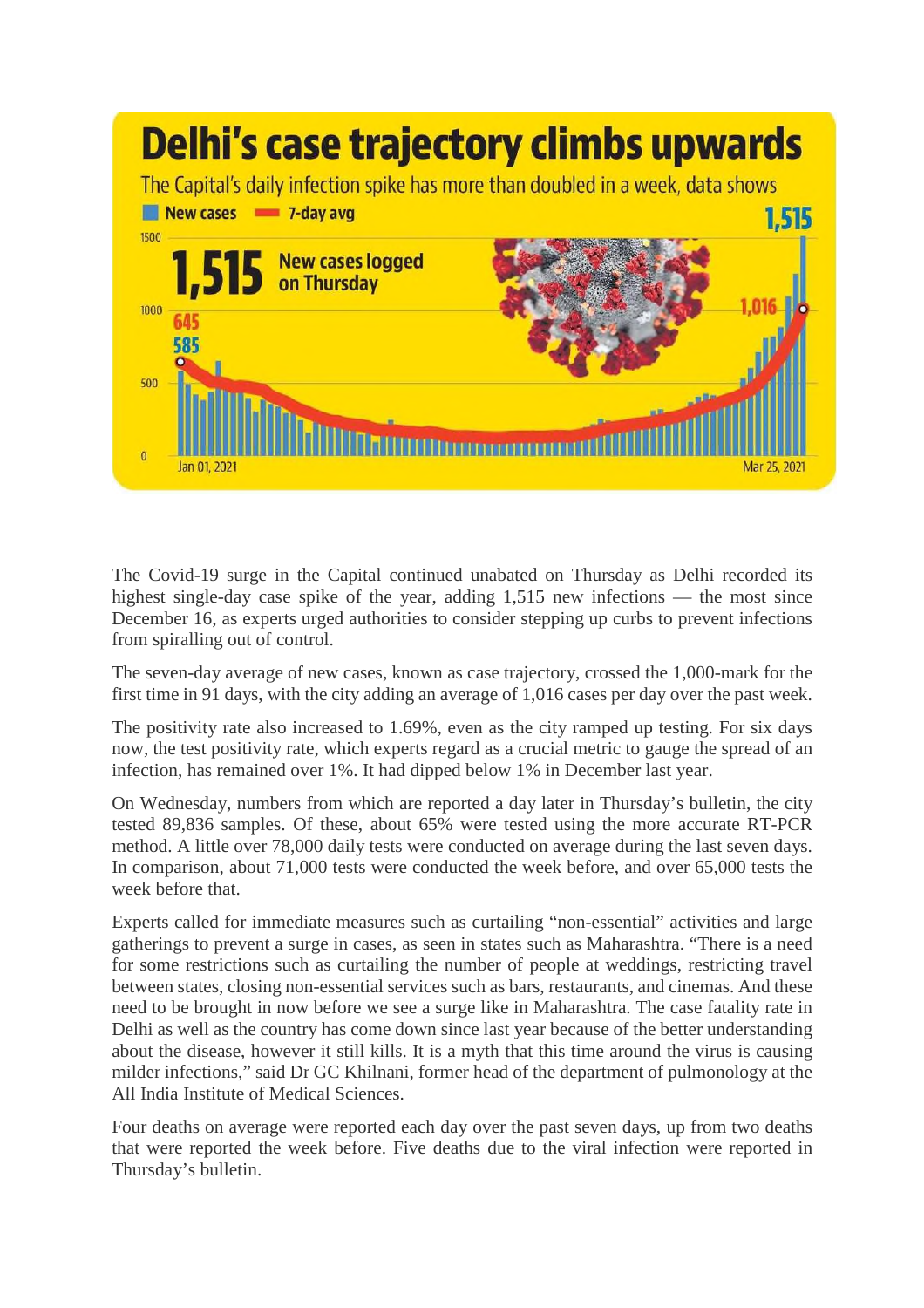The spike in cases has brought with it a significant increase in hospitalisations as well. A total of 1,094 Covid patients were admitted to city hospitals as on Wednesday night, out of a total of 5,740 beds in city hospitals reserved for the treatment of the infection, which has so far claimed 10,978 lives in the city.

Other than restrictions on transport, experts also recommended that travel for events such as the Kumbh Mela be restricted.

"In cities where the cases are going up, restrictions have to be put in place. People have to be asked to avoid unnecessary travel and there have to be restrictions on the number of people allowed on modes of public transport," said Dr Rajinder K Dhamija, professor of medicine and head of the department of neurology at Lady Hardinge Medical College.

In addition to stricter measures and following Covid safety norms, experts also called for an increase in the pace of vaccination in the city.

"There is a need to enhance vaccination on a war footing. But nobody seems to be worried about what is happening; I do not see a sense of urgency anywhere. In addition to the people over the age of 45 years and the health care and frontline workers, the government should also start vaccinating all the teachers and ancillary staff at schools and colleges so that they can be reopened," said Dr T Jacob John, former head of the department of virology at Christian Medical College, Vellore.

The vaccination drive has failed to pick gather momentum Delhi despite the government announcing that more vaccination centres will be opened, and they will remain open till 9pm. Since the extended drive began on Monday, on average 34,027 jabs were administered each day.

In comparison, 46,769 shots – both first and second dose – were given last Saturday, according to government data.

#### **COVID-19 vaccination**

#### **Faster, sooner: On the need to accelerate COVID-19 vaccination (The Hindu: 20210326)**

https://www.thehindu.com/opinion/editorial/faster-sooner-the-hindu-editorial-on-why-indiashould-accelerate-its-daily-covid-19-vaccination-rate/article34163840.ece

India has the wherewithal to sharply accelerate daily vaccination rate

Just three weeks after it rolled out the second phase of the mass vaccination programme for people above 60 years and those above 45 years with comorbidities, India has now undertaken course correction — to vaccinate anyone above 45 years immaterial of comorbidity status from April 1. By following the U.K. model of vaccination based on age bands rather than on comorbidities, millions would become eligible to receive the vaccine and be fully protected. Indeed, people with comorbidities are at greater risk of becoming critically ill and even dying. However, the list of comorbidities that made a person eligible for a vaccine was not only highly restrictive but also focused on multiple comorbidities, and that too of severe nature. Also, the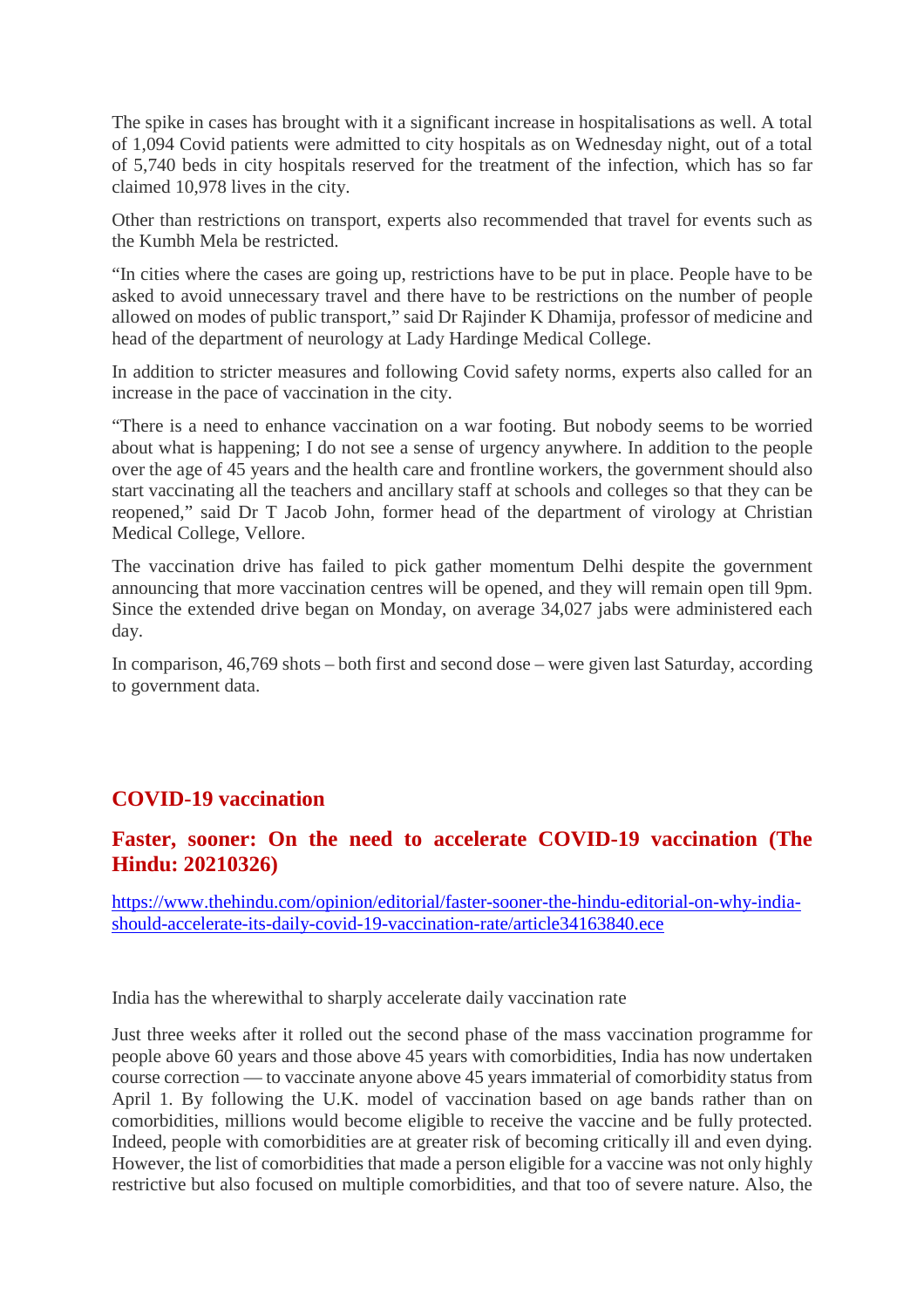need for a medical certificate meant that vaccinating as many people as quickly as possible was unachievable. Since a vast majority, particularly the poor and those in rural areas, are ignorant of their underlying disease, the decision, though belated, to make comorbidities redundant for a vaccine is commendable. As vaccines are a tool to promote health equity, all attempts should be made to remove any artificial barriers, more so when several States are witnessing a surge in cases.

While hesitancy towards the two available vaccines was partly responsible for the low uptake initially, there is now increasing willingness to get vaccinated. While 0.8 million doses administered on February 25 was the highest before the second phase began, the numbers have been rising steadily thereafter; increasing the gap between two Covishield doses partly addresses vaccine shortage. Yet, the seven-day rolling average crossed two million doses per day only in the last couple of days; only about 50.23 million doses have been administered as on March 24, or less than four doses per 100 people. The vaccination programme has also been witnessing lukewarm participation by private medical facilities. The reasons for this, besides the slow pace of expansion in some States, need to be fixed. Though the COVID-19 vaccination, which targets adults, is vastly different from the universal immunisation programme, India has the wherewithal to accelerate the daily vaccination rate. What is missing is the political will to achieve that, reflected in absent targets and awareness building exercises, including vaccine safety, vaccine sites and permissibility of walk-ins. Also, unlike the immunisation programme, overreliance on the CoWIN platform has made vaccination into a largely passive, facility-based exercise rather than a public-health initiative. Lack of microplanning and outreach activities are further impacting uptake. Clearly, there is a case for reaching out to people to quickly increase vaccine uptake.

#### **Covid infections**

#### **39 more die in Punjab as national Covid infections rise to 5-month high (The Tribune: 20210326)**

https://www.tribuneindia.com/news/coronavirus/39-more-die-in-punjab-as-national-covidinfections-rise-to-5-month-high-230282

39 more die in Punjab as national Covid infections rise to 5-month high

India saw 53,476 new coronavirus infections in a day, the highest single day rise so far this year, taking the nationwide Covid tally to 1,17,87,534, according to the Union Health Ministry data updated on Thursday.

The active caseload registered an increase for the 15th day in row and was recorded at 3,95,192 comprising 3.35 per cent of the total infections, while the recovery rate has further dropped to 95.28 per cent, the data stated.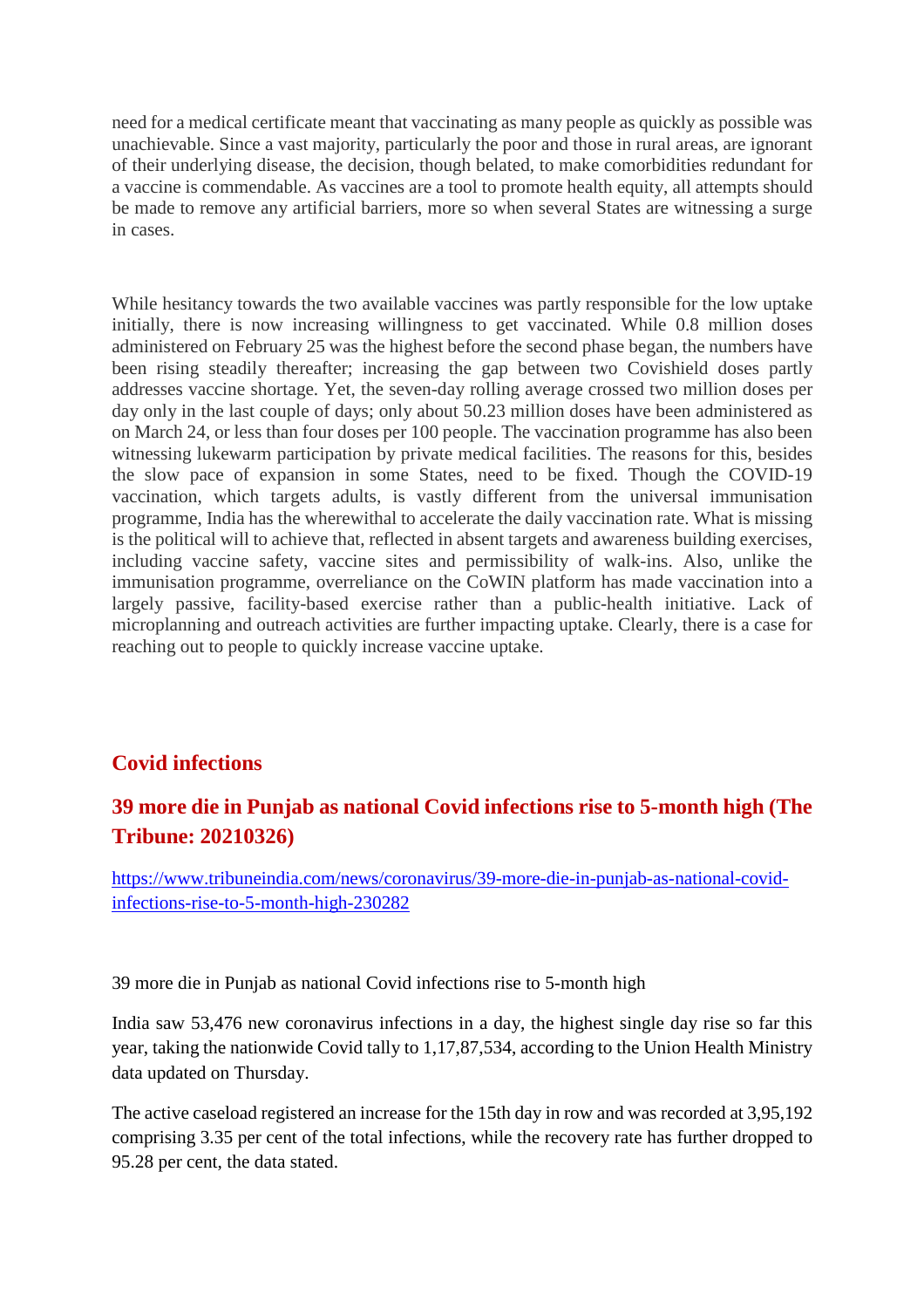Covid norms go for a toss as devotees make a beeline to offer liquor at shrine in Amritsar

The daily rise in infections was the highest recorded in 153 days. The death toll increased to 1,60,692 with 251 daily new fatalities, the data updated at 8 am showed.

As many as 54,366 new infections were recorded in a span of 24 hours on October 23.

The number of people who have recuperated from the disease surged to1,12,31,650, while the case fatality rate has further dropped to 1.36 per cent, the data stated.

According to the ICMR, 23,75,03,882 samples have been tested up to March 24 with 10,65,021 samples being tested on Wednesday.

Airlines may ban 15 passengers for 3 months for violating Covid norms

The 251 new fatalities include 95 from Maharashtra, 39 from Punjab, 29 from Chhattisgarh, 12 each from Tamil Nadu and Karnataka and 10 from Kerala.

A total of 1,60,692 deaths have been reported so far in the country, including 53,684 from Maharashtra, 12,630 from Tamil Nadu, 12,461 from Karnataka, 10,973 from Delhi, 10,312 from West Bengal, 8,769 from Uttar Pradesh and 7,197 from Andhra Pradesh. PTI

#### **Covid-19: 311 fresh cases**

#### **Covid-19: 311 fresh cases, 2 succumb to virus in Ludhiana (The Tribune: 20210326)**

https://www.tribuneindia.com/news/coronavirus/covid-19-311-fresh-cases-2-succumb-tovirus-in-ludhiana-230194

Covid-19: 311 fresh cases, 2 succumb to virus in Ludhiana

Two persons succumbed to the virus while 311 fresh Covid cases were reported from the district in the past 24 hours. - File photo

Two persons succumbed to the virus while 311 fresh Covid cases were reported from the district in the past 24 hours.

The Health Department confirmed six deaths, including two persons from Ludhiana district, one each from Nawanshahr, Jalandhar, Gurdaspur and Kapurthala. In Ludhiana, a 60-year-old man from Shimlapuri and a 76-year-old woman from Jagraon died due to the disease.

The department confirmed 354 fresh cases, including 311 from Ludhiana and 43 from other districts. In Ludhiana, three more teachers, one each from Sacred Heart School, BRS Nagar,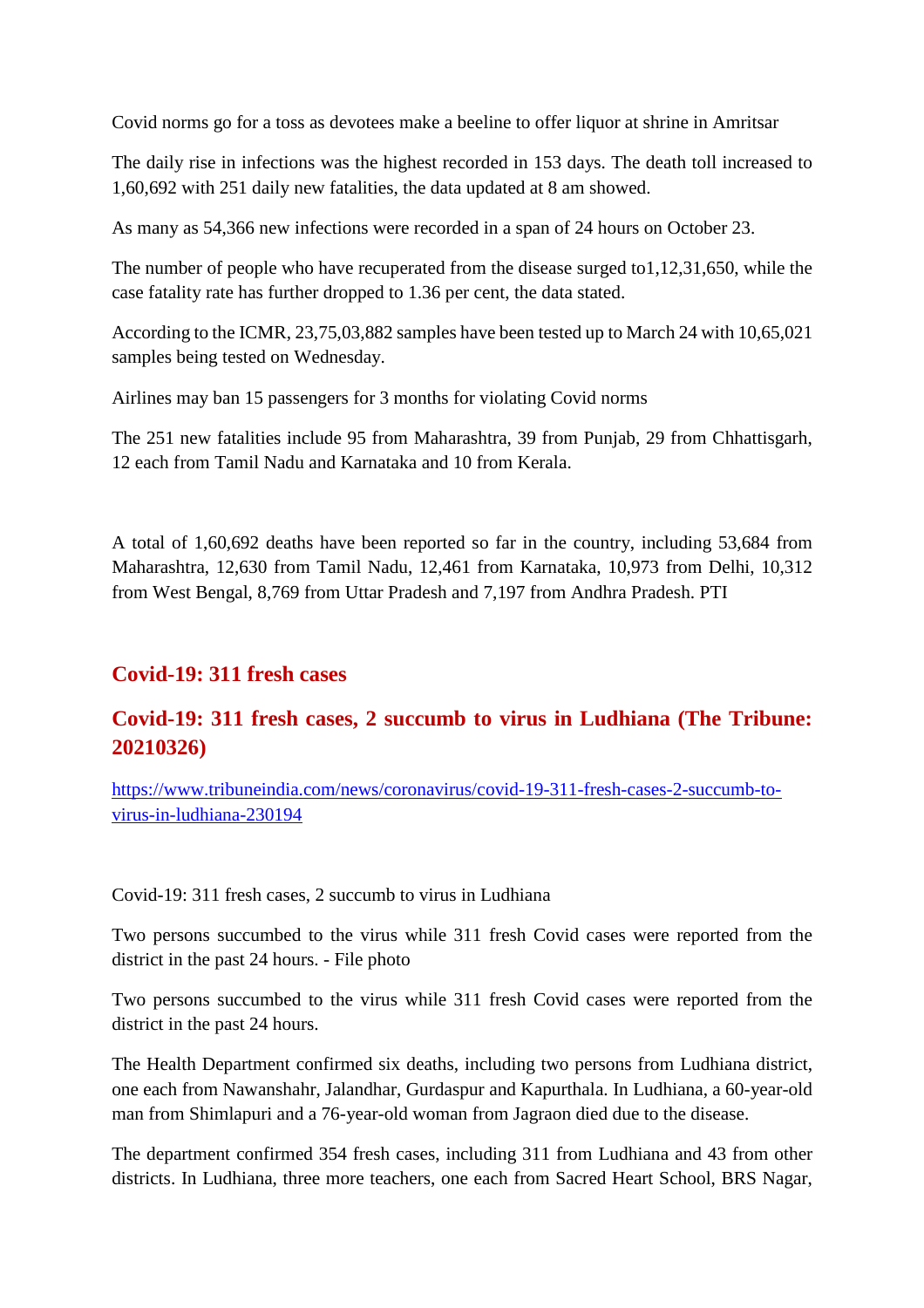Government High School, Daad village and GSSS at Ladhowal. Besides, 15 students, including three from GSS School Ladhowal, two from Lala Sarkara Mal School Khanna, one from Nanakan Sahib School in Samrala, three from All Saints College of Physiotherapy, five students from CMC Nurising College and one student from Baba Jaswant Singh College.

The number of active case has increased to 2,280 at present. A total of 7,60,461 samples have been taken, out of which 7,23,246 samples were found negative. The total number of patients related to Ludhiana district is 3,17,41 and 5,039 patients belong to other districts/states.

The total number of persons who lost their lives including 1,091 people from Ludhiana and 563 from other districts. As many 5,334 samples for Covid-19 test were collected today.

The District Administration appealed to the residents to adhere all the safety protocols like wearing masks, maintaining social distance and washing hands frequently.

A woman teacher of a government school at Sehala village in Samrala died today. Dr Ashwani Chaudhary, MS, DMCH, said the woman was tested positive for Covid-19. However, the Health Department has not confirmed her death due to Covid-19. District Epidemiologist Dr Ramesh Bhagat said he has no information in this regard.

Weblink where residents can check real time status of vacant and filled beds in all hospitals:

#### **Covid-19**

#### **Despite rise in cases, fatality stays low in Chandigarh (The Tribune: 20210326)**

https://www.tribuneindia.com/news/coronavirus/despite-rise-in-cases-fatality-stays-low-inchandigarh-229502

2,689 cases reported this month, only 11 deaths

Even as the cases of Covid-19 are spiralling in the city, the number of deaths has been quite low this month. The city has recorded 2,689 cases in March so far and only 11 of these were fatal.

According to experts, the new UK variant — B.1.1.7 — found in Punjab could be the reason behind a faster spread in the city. However, its correlation to the severity of the disease has not been epidemiologically established.

The city had reported 18 Covid deaths last month, whereas 17 fatalities were recorded in January. During the last surge, the month of September had seen over 100 deaths. At the beginning of the first peak in August, the number of deaths was 41.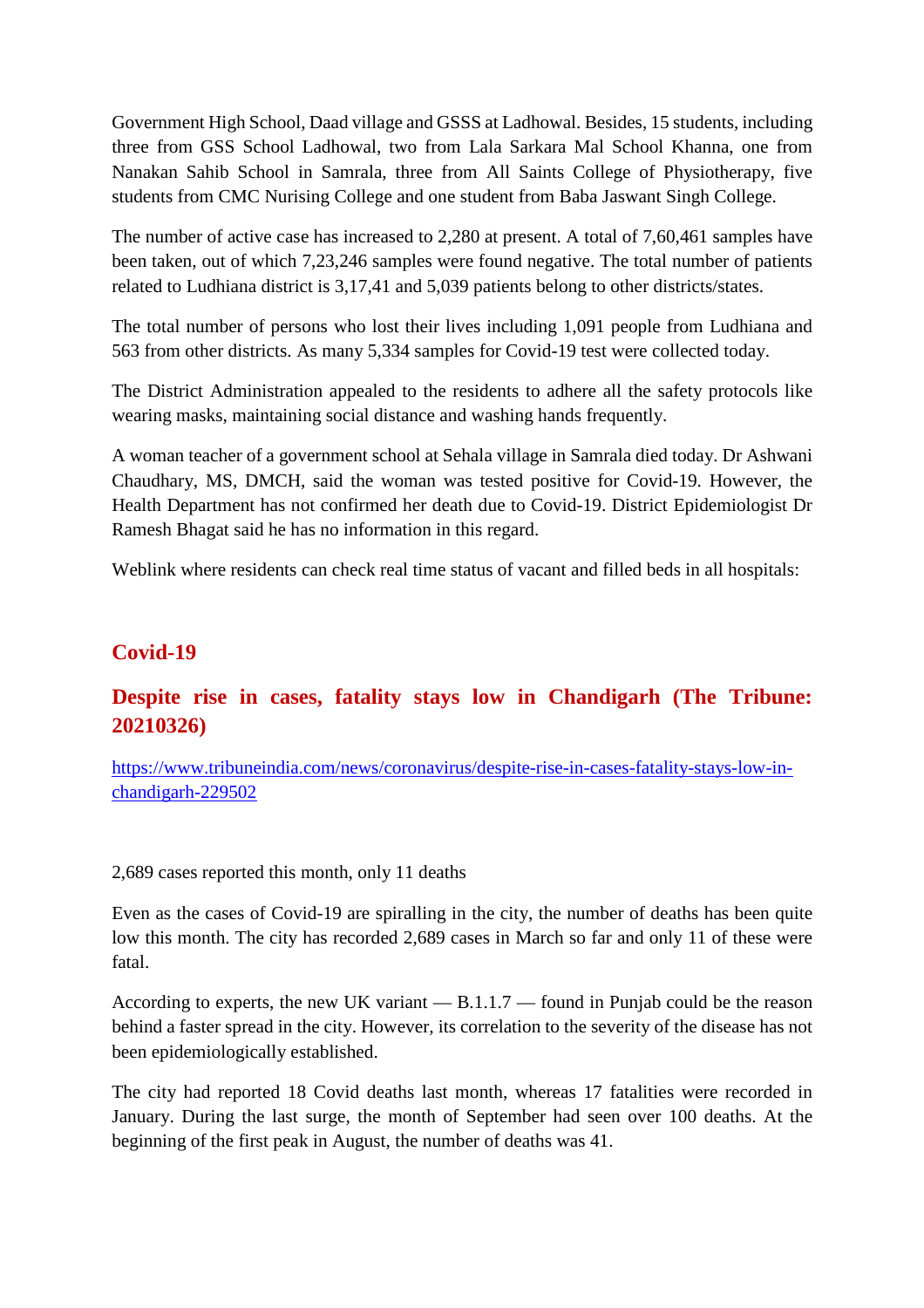Dr Mini P Singh, a virologist at PGI, said, "At this point, it is difficult to say how the mutant strain will behave in the country. It is not the virus every time but also the immunity of the host body. It will depend on how it will impact the Indian genes. It is definite that the spread is very fast and a younger lot is quite affected."

PGI Director Dr Jagat Ram said it was very likely that the new variant might be found in Chandigarh as well due to the interstate mingling of people from Punjab. The results of January and February Covid-19 samples sent for genome sequencing are awaited for Chandigarh.

Dr KK Talwar, Health Adviser to Punjab Government, said, "The available data suggests that the mutant strain is not more virulent as the nature of the disease is the same as the original virus. We need to carry analysis to determine what impact the new mutant will have on the severity of the disease. There has been less number of deaths in Punjab as well."

Dr Suneela Garg, professor of excellence at Maulana Azad Medical College and member of Lancet Commission Covid India Taskforce, said the mutant strains of the virus in many other countries had been more infectious and less severe due to which there were less number of deaths. "If we are not going to increase vaccination, the virus will become resistant to our existing vaccines as well. One thing is clear that herd immunity can only be achieved with vaccination," said Dr Garg.

However, the UT health authorities believe that the actual death rate of this surge will be reflected in the next month when the hospital stay of many serious patients will be over.

According to the official data, around 10 per cent of the active patients in the city are currently admitted to the hospital. The case fatality in the city stands at 1.5 per cent.

#### **Covid guidelines**

#### **States can impose local restrictions to check Covid spread: Home Ministry (The Tribune: 20210326)**

https://www.tribuneindia.com/news/coronavirus/states-can-impose-local-restrictions-tocheck-covid-spread-home-ministry-229395

The Centre asked states to strictly enforce test-track-treat protocol to check spread of COVID-19 in view of spike in cases

States can impose local restrictions to check Covid spread: Home Ministry

Healthcare workers wearing personal protective equipment (PPE) collect swab samples from men for the coronavirus disease (COVID-19), in Ahmedabad. Reuters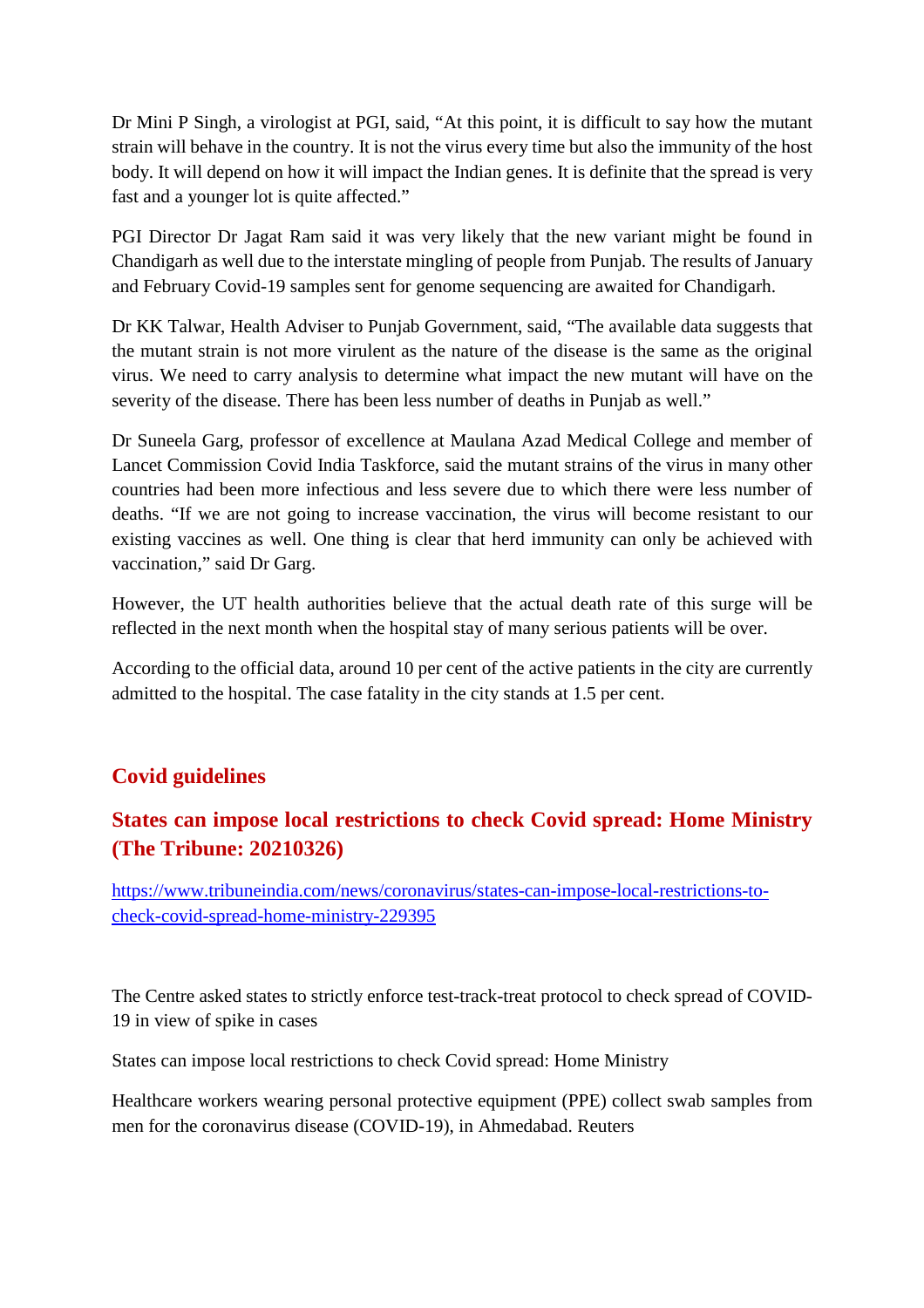The Centre on Tuesday issued a fresh set of COVID-19 guidelines for the month of April asking the states to strictly enforce Test-Track-Treat (T3) protocol, other containment measures and step up the speed of ongoing vaccination drives in the country.

The Ministry of Home Affairs (MHA) in its order said the Government of India has launched the world's largest vaccination drive against COVID-19, which is going on smoothly, but the pace is uneven across different states and Union Territories (UTs).

"The slow pace of vaccination in some states/UTs is a matter of concern. Vaccination against COVID-19, in the present scenario, is critical to break the chain of transmission. Therefore, all state/UT governments should rapidly step up the pace of vaccination, to cover all priority groups in an expeditious manner," the MHA said.

Talking about the main focus of the guidelines, the MHA in its order said states and UTs collectively need "to consolidate the substantial gains achieved in containing the spread of COVID-19", which was visible in the sustained decline in the number of active cases, continuously for about five months.

It, however, said, "Keeping in view a fresh surge in COVID-19 cases, which is being witnessed in some parts of the country, the guidelines mandate the state/UT governments to strictly enforce the Test-Track-Treat (T3) protocol in all parts of the country and ensure observance of COVID appropriate behaviour by everyone."

The MHA has also asked that in states and UTs, where the proportion of RT-PCR tests is less, they should rapidly increase it to reach the prescribed level of 70 per cent or more.

"The new positive cases, detected as a result of intensive testing, need to be isolated at the earliest and provided timely treatment. Even their contacts have to be traced at the earliest and similarly isolated," it said.

Asking for listing of containment zones, the MHA said they should be notified on the websites by the respective District Collectors and by the states/UTs. This list will also be shared with MoHFW on a regular basis, it added.

Asking for fixing accountability at the local level, the MHA in the guidelines said district, police and municipal authorities "shall be responsible to ensure that the prescribed containment measures are strictly followed".

"For strict enforcement of wearing face masks, hand hygiene and social distancing, states and UTs may consider administrative actions, including imposition of appropriate fines," the MHA said.

The guidelines have allowed restrictions only at the local level, based on the assessment of the authorities at district/sub-district and city/ward level, with a view to contain the spread of COVID-19.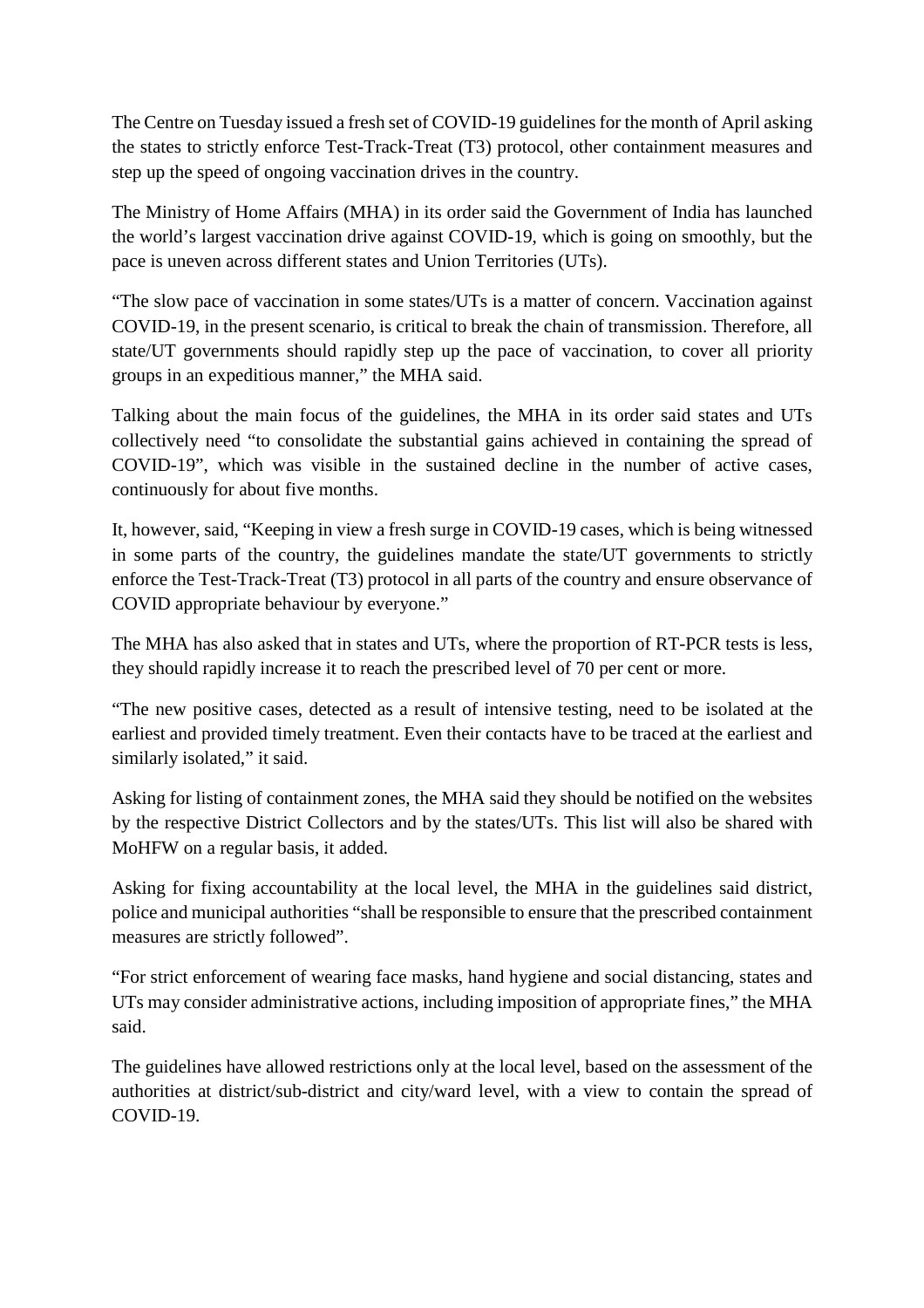#### **COVID-19 pandemic**

#### **The chef who lost her sense of smell 30 years before the COVID-19 pandemic (The Hindu: 20210326)**

https://www.thehindu.com/sci-tech/health/covid-pandemic-a-chef-who-lost-her-sense-ofsmell-30-years-ago/article34152228.ece

As this writer recovers from COVID-19, she speaks to a chef who lost her sense of smell 30 years ago

For 10 days, all I could taste were oranges. Those citrusy bites were my only gustatory awakenings in the sleepy blandness that COVID-19 brought into my life. But, I could not smell them.

Close your eyes and picture your favourite food. It is likely that the first thing you thought of was how it smells. The parts of your brain that process your emotions and memories use olfactory data, linking them closely. Our sense of smell richens our sense of taste.

So when you wake up one morning and lose both, the world around you shifts slightly. You don't realise it but you miss the stimuli that were anchoring you: the smell of your skin, your bedsheets, wet soil in the garden, the shampoo in your hair, breakfast cooking in the kitchen.

It happened to me in February, after I caught COVID-19. But to Chindi Varadarajulu, it happened 30 years ago — a severe flu during her second winter in Vancouver, Canada, left the would-be chef's nose incapable o sniffing out flavours.

"I am still upset that I have never smelt real lilacs," says Chindi. After appointments with specialists in Singapore and Canada, she had a name for the condition: anosmia.

Chef Chindi Varadarajulu, founder of Pumpkin Tales

Chef Chindi Varadarajulu, founder of Pumpkin Tales

In the past year, anosmia has become a significant marker of Covid. Or in my case — parosmia, where instead of an olfactory vacuum, familiar smells seem distorted. For a few days, I wondered if anyone had spilled anything rancid in the vicinity. Did our dog kill a rat we did not know about? Because it seemed as though a stench would follow me around, stuck inside my nose.

Around the world, as there is greater research on 'long covid', there may be relief for people whose symptoms have still not abated, even after testing negative.

Thirty years on, Chindi's sense of smell still has not returned. Still, it did not pull her back from a career in the culinary arts. Could her journey provide some answers for those who still show symptoms of anosmia?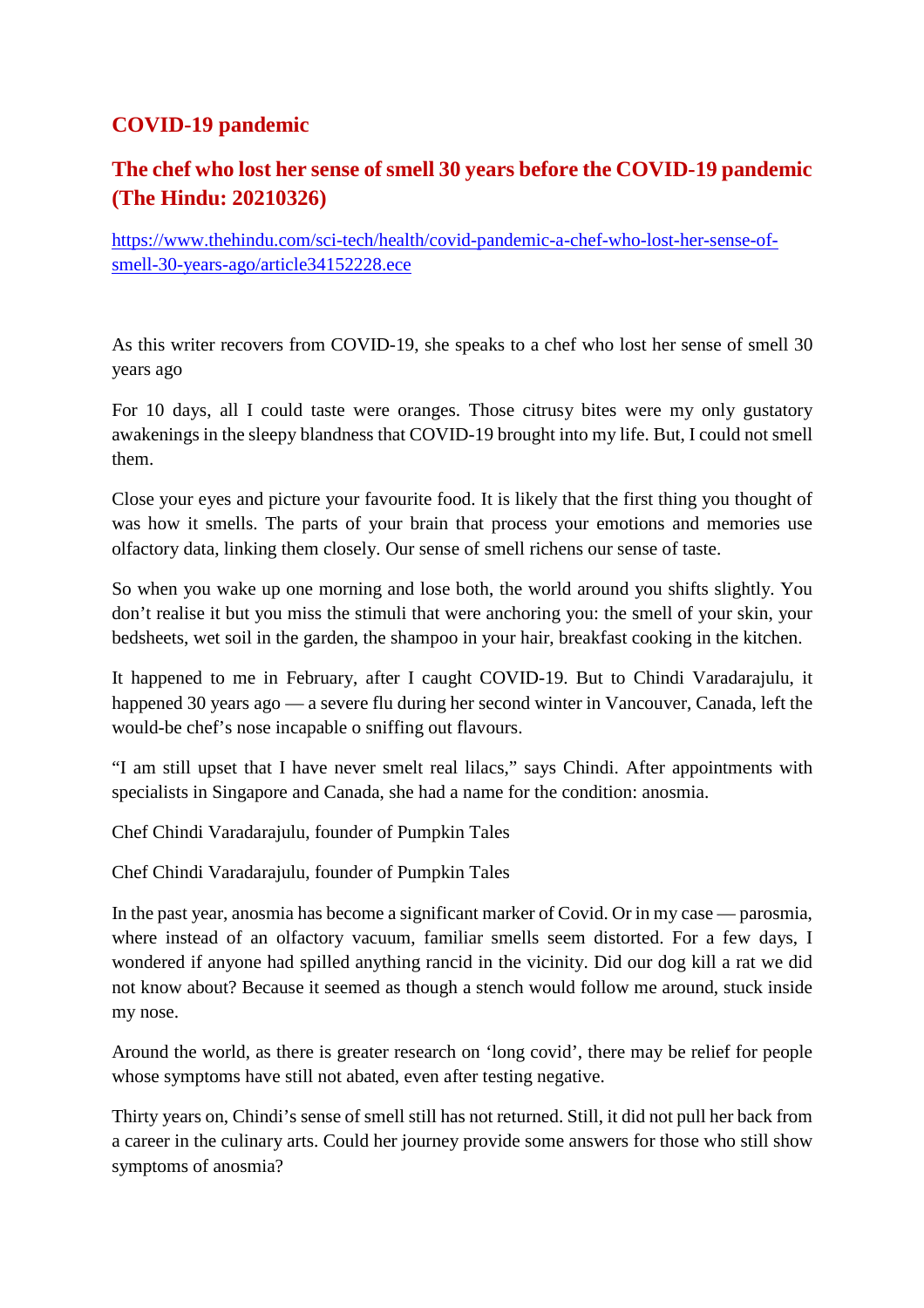"For a year after I stopped being able to smell, I tried nasal sprays of all sorts. Sometimes I would convince myself that I smelled something familiar — but it was just like a phantom itch," says Chindi.

At her first restaurant in Vancouver, set up in 2003, she remembers accidentally burning a batch of dal, failing to notice and put it out until someone drew her attention to it. Today, she creates new recipes out of memories of old flavours, and has her team at Pumpkin Tales in Chennai test it out.

She can do this because all these years, she has been making up for her lack of smell through an accentuated sense of taste.

"I may not be able to identify flavour profiles [a combination of taste and smell] but my taste is enhanced in many ways. For instance, tamarind, tomato, lemon — these are all sour tastes, but to different degrees: some sharp, some more rounded, some leave a bitter aftertaste, some sweet. I can appreciate all of that because of my years of training in it," says Chindi.

I could see how visually appealing the meal was: a dollop of ghee melting over the tomato dal, seasoned with herbs and greens. But inside my mouth, it was a hot lump of nothingness

The passion with which she speaks of taste reminds me of the two weeks I spent bereft of it. At lunchtime, I could see how visually appealing the meal was: a dollop of ghee melting over the tomato dal, seasoned with herbs and greens. But inside my mouth, it was a hot lump of nothingness. Fluffy rotis were like wet paper; evening snacks nothing better than an exercise in chewing.

So of course, after getting my taste back, the first swirl of peanut butter chocolate ice cream made me feel complete in a way nothing else has.

Chindi encourages me to pay more attention to the food I eat, and I readily agree. "Take in the texture. Look at what you are eating and associate it with what you're feeling in your mouth, focus on the balance of tastes," she recommends.

#### Train yourself

Pay attention because if it slips away, you might not notice all at once. For, while there are eye charts and hearing tests, there are not many quantitative ways we can measure our power of smell and taste. Which is why, many people who have been infected with Covid once find it difficult to say for sure whether their senses have returned completely.

Smell kits help. Comprising essential flavour profiles, they help associate odours with the correct source, almost willing your brain into recognising and remembering them.

Back in February, I would do an informal training every day, as I picked up an apple or my favourite bar of soap, sniffing it, trying to remember what it smelt like.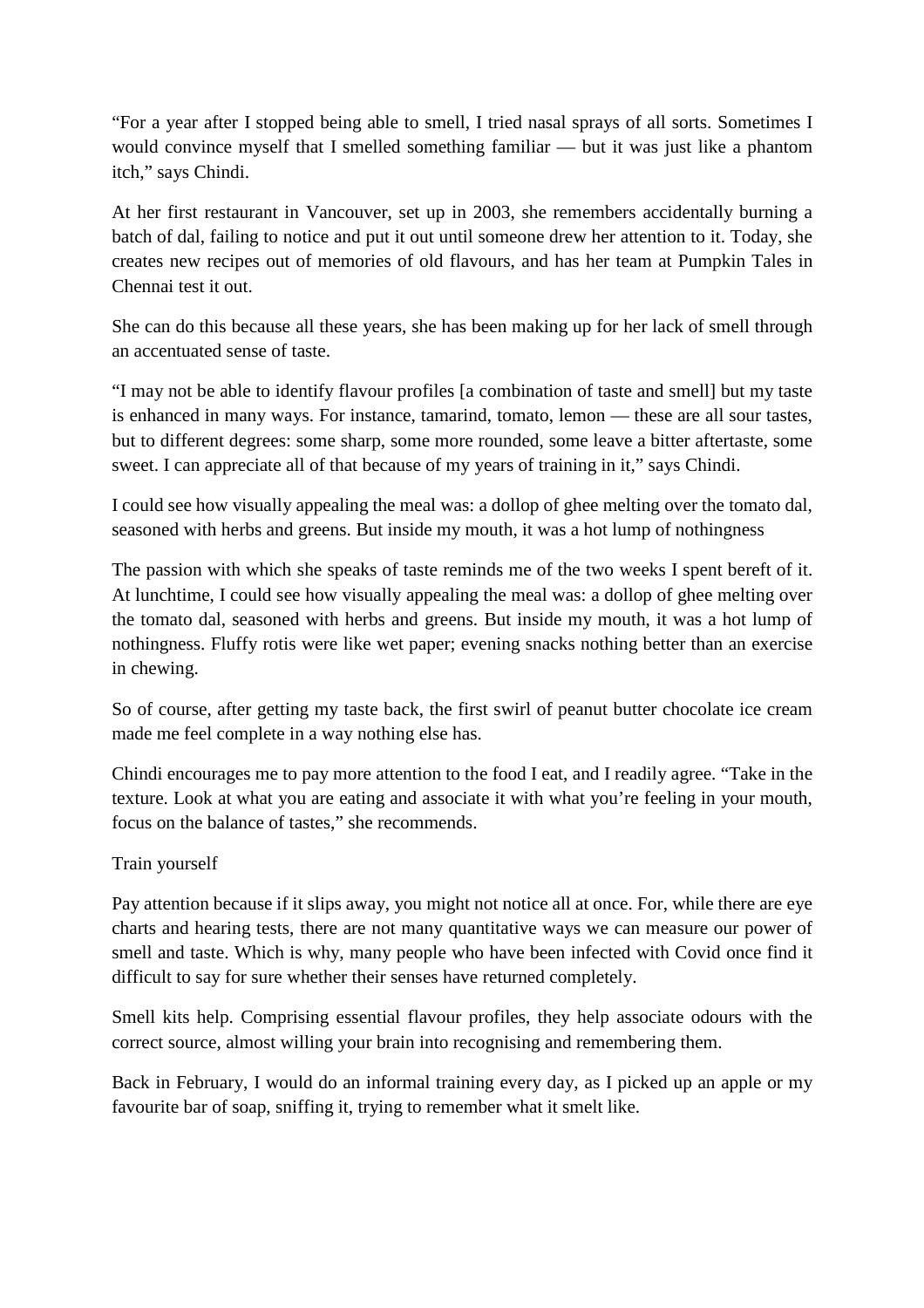After I was reacquainted with a familiar smell — a cloud of freshly sprayed disinfectant, I rushed to the kitchen, sniffing spice after spice like some strange dog-woman. Most I could recognise again, but some are 'muffled' till date.

"You should come over to the restaurant once," offers Chindi, "We can do a smell-test and see how many you get right." I look forw

#### **TB**

#### **Major decline in TB incidence in Kerala (The Hindu: 20210326) (The Hindu: 20210326)**

https://www.thehindu.com/news/national/kerala/major-decline-in-tb-incidence-instate/article34142605.ece

State will be awarded bronze medal today, World TB Day

Estimated incidence of tuberculosis (TB) went down by 37.5% in Kerala between 2015-20, the State registering an annual decline rate of 7.5%.

"This is huge, because even global figures for annual incidence of TB reduction has never been more than 2-3% and Kerala is the only State to achieve this," Rakesh P.S., WHO consultant, TB Elimination, said

This has won the State a bronze medal in the Union Health Ministry's justconcluded Sub National Certification of Efforts Towards Elimination of TB. The award will be presented by the Union Health Minister on Wednesday, World TB Day.

The nation has set an ambitious goal to achieve "End Tuberculosis" by reducing the incidence of new TB cases by 80% by 2025, five years ahead of UN Sustainable Development Goals time lines.

The sub-national certification is a process that the Health Ministry introduced this year to reward well-performing States /districts when they achieve specific milestones in their journey towards TB elimination.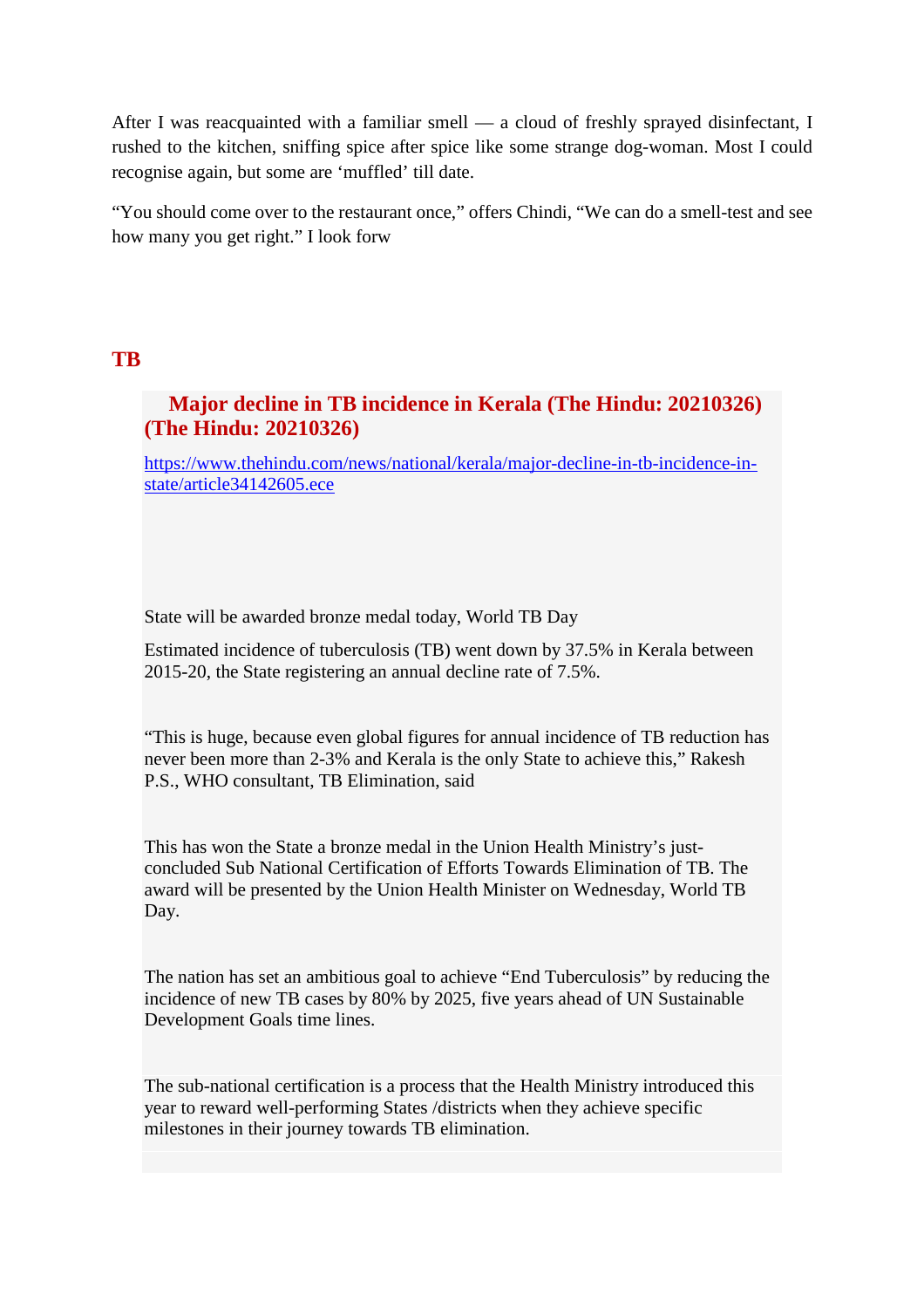The State's claim of TB incidence decline was independently evaluated by a team from the National Institute of Epidemiology, Chennai, WHO and Indian Association of Preventive and Social Medicine, which went through the entire data sets since 2015.

This was followed by a month-long door-to-door survey, which covered 83,000 people in the districts of Kollam, Ernakulam, Malappuram and Kasaragod.

About 43 amongst this 83,000 persons had TB in the past one year. The researchers found that all 43 had been accounted for in the Nikshay national TB notification software, an indication of the State's strong surveillance and reporting system. The researchers also cross checked data on TB drug sales from major private practitioners from all districts and the State Drugs Control Department

"In 2017, Kerala re-designed the TB elimination drive as People's Movement Against TB and from that point, it was the active involvement of the local community and panchayats which drove the State's efforts. This was a unique initiative which gave rich dividends," M. Sunilkumar, State TB Officer, said.

The State did a mammoth vulnerability mapping study to identify people at high risk of developing active TB and the 7.5 lakh individuals thus identified are being followed up at the community level.

Attention was paid to the control of diabetes and Chronic obstructive pulmonary disease (COPD), reduction of tobacco use and malnutrition, which also reduced the vulnerability to TB. Strengthening private sector involvement in TB control and airborne infection control programmes at all hospitals too helped the State in its TB elimination drive.

#### **Vaccines**

#### **Coronavirus | Vaccines appear effective in preventing severe illnesses caused by COVID-19 variants of concern in India, says JIPMER Director (The Hindu: 20210326)**

https://www.thehindu.com/sci-tech/health/coronavirus-vaccines-appear-effective-inpreventing-severe-illnesses-caused-by-covid-19-variants-of-concern-in-india-saysjipmer-director/article34161140.ece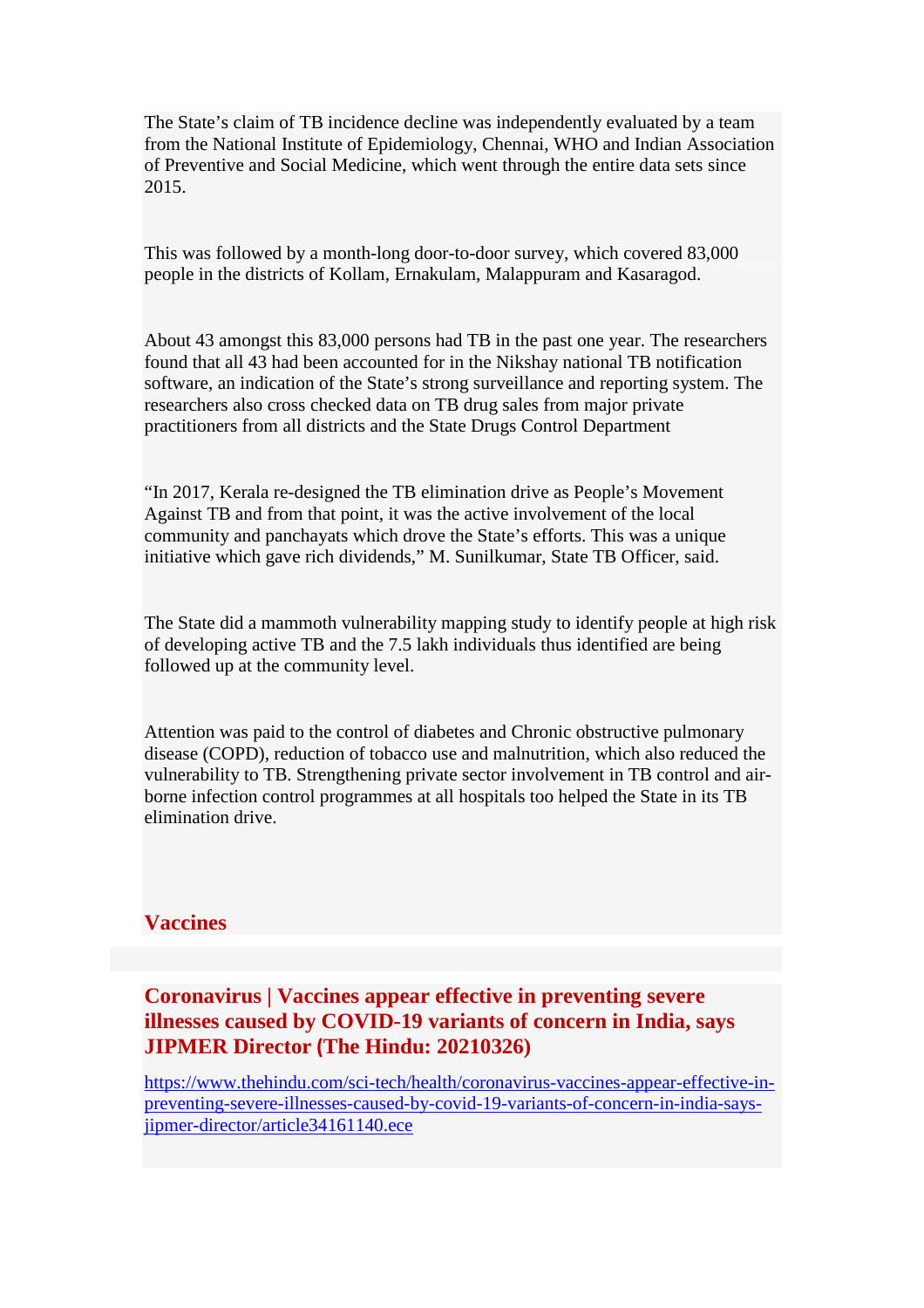Prof. Rakesh Aggarwal says the surge is happening partly because 'people are no longer taking precautions as seriously as they were previously'.

Professor Rakesh Aggarwal, Director, Jawaharlal Institute of Postgraduate Medical Education and Research (JIPMER), Puducherry talks exclusively to The Hindu's Bindu Shajan Perappadan about the unique double mutant COVID-19 virus found in India, its implication for the country which is at the beginning of the second COVID-19 wave, the new manifestations of COVID-19, and the importance of vaccination.

What do the COVID-19 variants and double mutants found in India mean for the ongoing pandemic and second wave that the country is witnessing?

The genome sequencing data of the COVID-19 virus from 10 national laboratories in India made available on Wednesday show that nearly 7.7% of the nearly 11,000 specimens tested contained one of the viral variants.

In this context, it is important for us to understand what the variant viruses are, and what this detection means. Viruses develop changes in their genomes very often during their multiplication and spread. The progeny viruses with one or more such changes are referred to as 'variants'. The appearance of variants of COVID-19 viruses in our population was not really unexpected.

The 'double mutant' simply means that this virus has two mutations, each of which has individually been seen in viruses from other parts of the world, except that it has both these mutations simultaneously. Such double-mutants are not rare. Based on the recent announcement, there is no reason to believe that this double mutant has any special characteristics for it to raise any special interest or concern.

Does this mean that nearly 7%-8% of all COVID-19 patients in our country have a variant virus? And should we worry about the variants of the COVID-19 virus?

No. I would not think so. The specimens tested were highly selected and preferentially included arriving foreign travellers and their close contacts. These groups would be more likely to have variants. Hence, the data in this select group would overestimate the frequency of variants. The real proportion of variant virus in all cases in our population should be lower than this. Of course, the rate would also be different across different geographical areas of our large country.

Genetic variations are very common in all viruses, including the COVID-19 virus. So, we do not need to worry about each and every variant. Detection of a variant virus is a matter of interest or of concern if the variant has some special characteristics.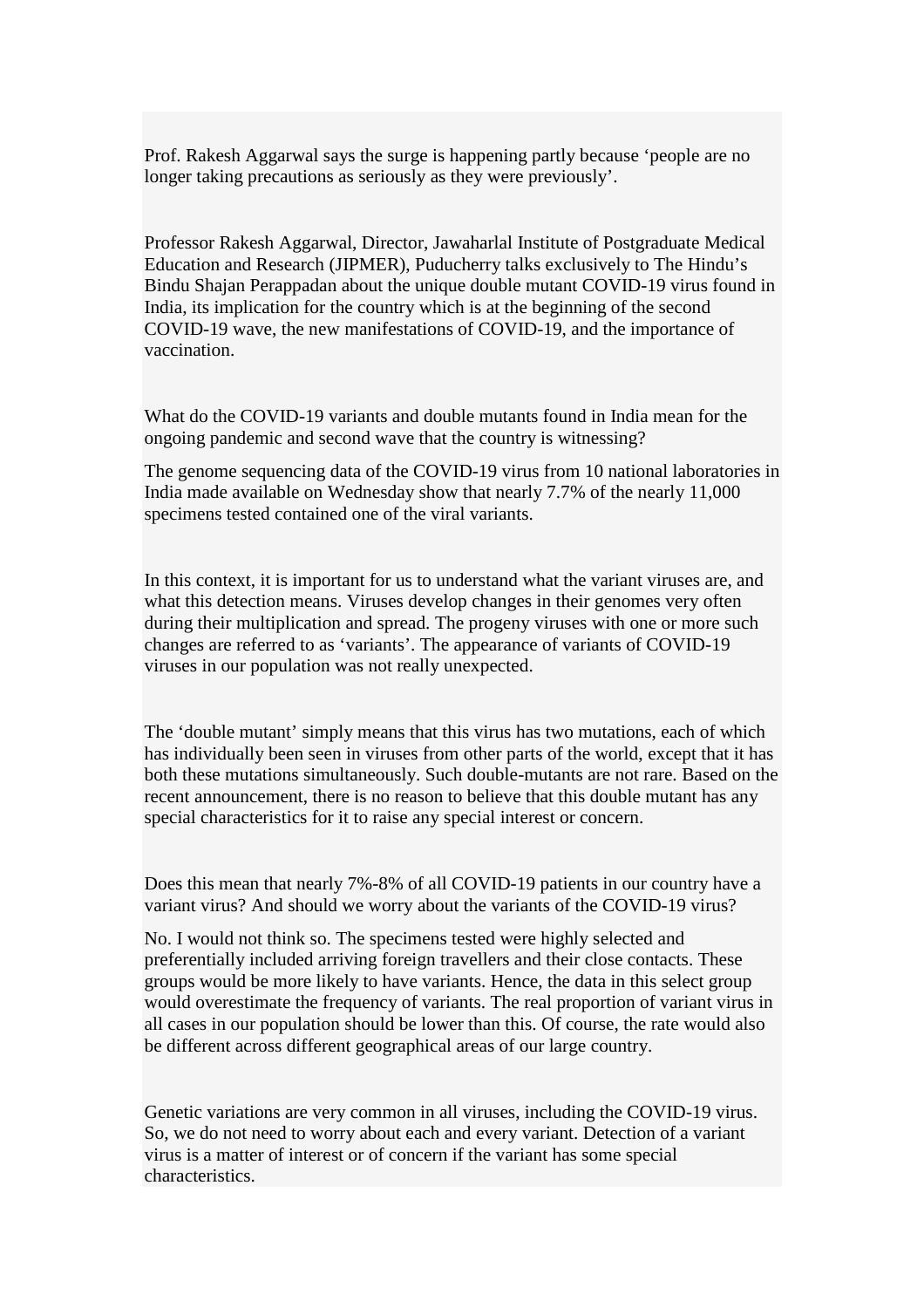Why are some variants a reason for concern? And are the variants detected in India 'variants of concern'?

You would hear two terms: 'variant of interest' and 'variant of concern'. The first — 'variant of interest' — refers to variants that appear to be associated with a special characteristic, but evidence is still limited. A 'variant of concern', on the other hand, is one where there is evidence supporting such association. These special characteristics of a variant could be an increased risk of transmission, causing more severe disease, failure of detection by the usual tests, or a higher risk of infection after prior infection or vaccination.

The three variants of concern have been detected in India. These had been first identified in the United Kingdom, South Africa and Brazil, respectively, and have been identified in several countries globally.

These are of concern primarily because they have an increased potential for spread from one person to another.

Fortunately, these variants are not associated with more severe disease or a higher risk of death. The good news is that simple measures, such as the proper use of face masks and of physical distancing, are highly effective in preventing the spread of these variant strains. Hence, we can still effectively control their spread by following these steps. Just that we have to be disciplined.

The other reason for concern has been the reports that some COVID-19 vaccines may not be as good in preventing infection with the South African variant. Again, fortunately, though these vaccines may not prevent mild illness caused by this variant as well, they still appear to be effective in preventing severe illnesses that need intensive care and ventilator, caused by these variants. Hence, it is prudent that those at a high risk of such disease, for example, the elderly and those with comorbid conditions, and are eligible for receiving COVID-19 vaccines, get themselves vaccinated as soon as possible.

Is the current vaccination drive enough to control the pandemic?

The current COVID-19 vaccination drive is not really for controlling the spread, but to protect those who are likely to develop severe disease. Elderly people are more likely to develop severe disease, more likely to need ICU admission, more likely to need ventilators, more likely to die. The primary aim of the drive is to reduce the need for ICU beds, the use of ventilators, and deaths.

However, as immunisation continues and covers a large proportion of the population, it eventually will lead to a reduction in cases as well. In some small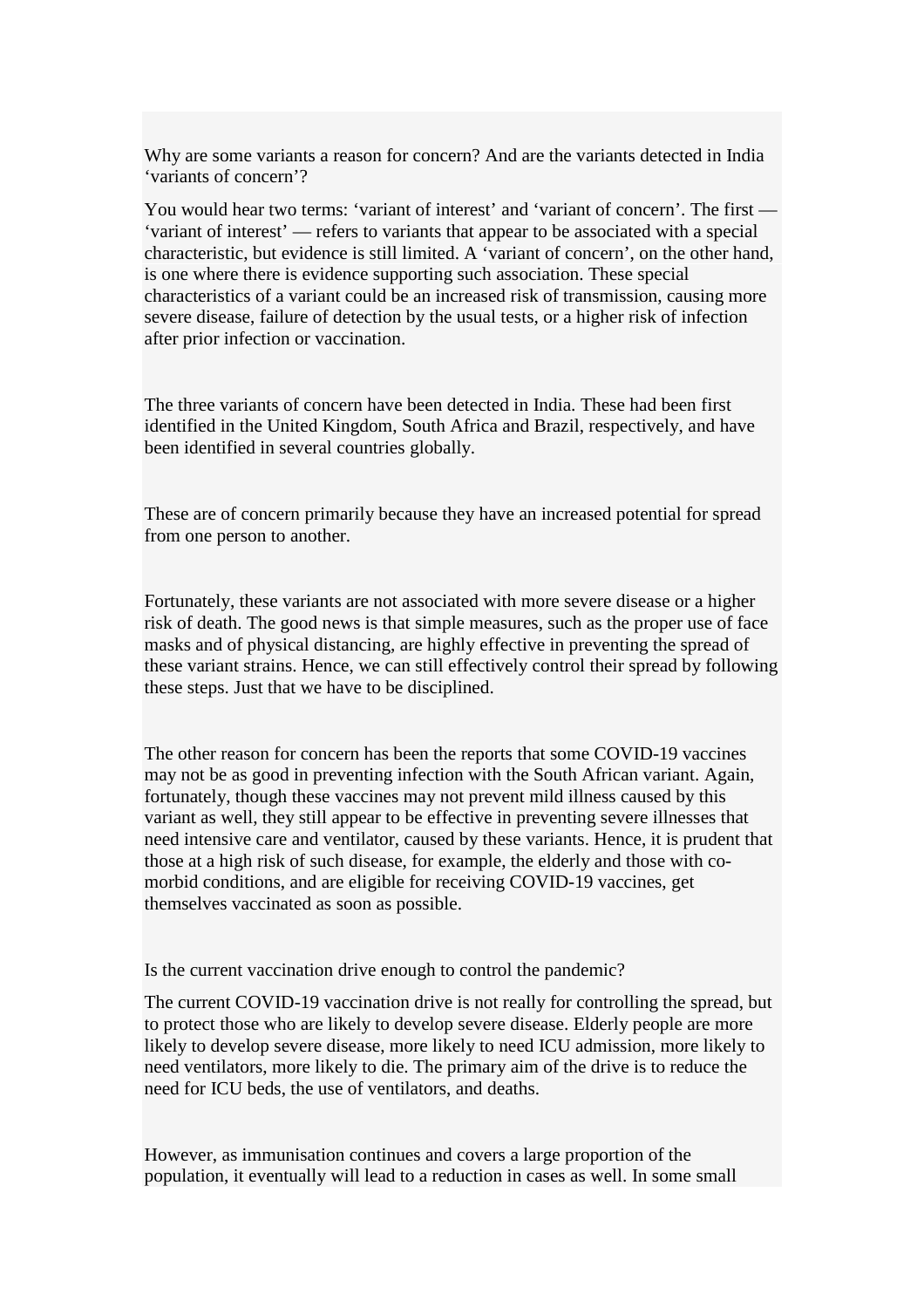countries, such as Israel, where immunisation coverage is high, the disease rate has come down remarkably. Besides, case-control studies in the U.K. show that an extremely small number of vaccinated people get COVID-19. Increasing vaccination coverage will surely help.

The surge is a cause for worry. It is happening partly because people are no longer taking precautions as seriously as they were previously. COVID-19 is a highly contagious disease and spreads rapidly and exponentially.

#### **Vaccination**

**How medical professionals, belonging to the class of '78 from Madurai Medical College, have come out with a 'Covid Vaccine Song' to leave a positive message on vaccination (The Hindu: 20210326)**

https://www.thehindu.com/life-and-style/a-covid-vaccine-song-bydoctors/article34140369.ece

A group of doctors, from across the world, have come together with a song in Tamil and English to motivate people to get vaccinated.

Played over the score of 'Roop Tera Mastana' from the Bollywood classic Aradhana, the song has registered more than 18k views within 24 hours (the video was uploaded on YouTube on Friday). "As more people watch it, the urgency to get vaccinated will hopefully translate," says Madurai-based ophthalmologist Dr Badri NarayananThiagarajan, who appears for a split second in the video, along with 40 other contemporaries belonging to the 1978 class of Madurai Medical College (MMC).

The idea of a song to motivate people came from his batchmate, Dr KRK Baskar, a general practitioner with the NHS in the UK. Over a phone call from Manchester, Dr Baskar says it has been difficult for him to convince his parents and in-laws living in Madurai, to take the COVID shot. "As a doctor who has taken both the doses, I could not up the confidence of my family members. I find a general reluctance among Indians to take the injection. A lot of my non-medico friends and acquaintances keep calling me to check if they should go for it," he says.

This made him wonder about the millions who are perhaps still debating whether to get vaccinated. Three weeks ago, he put out a message on the WhatsApp groups of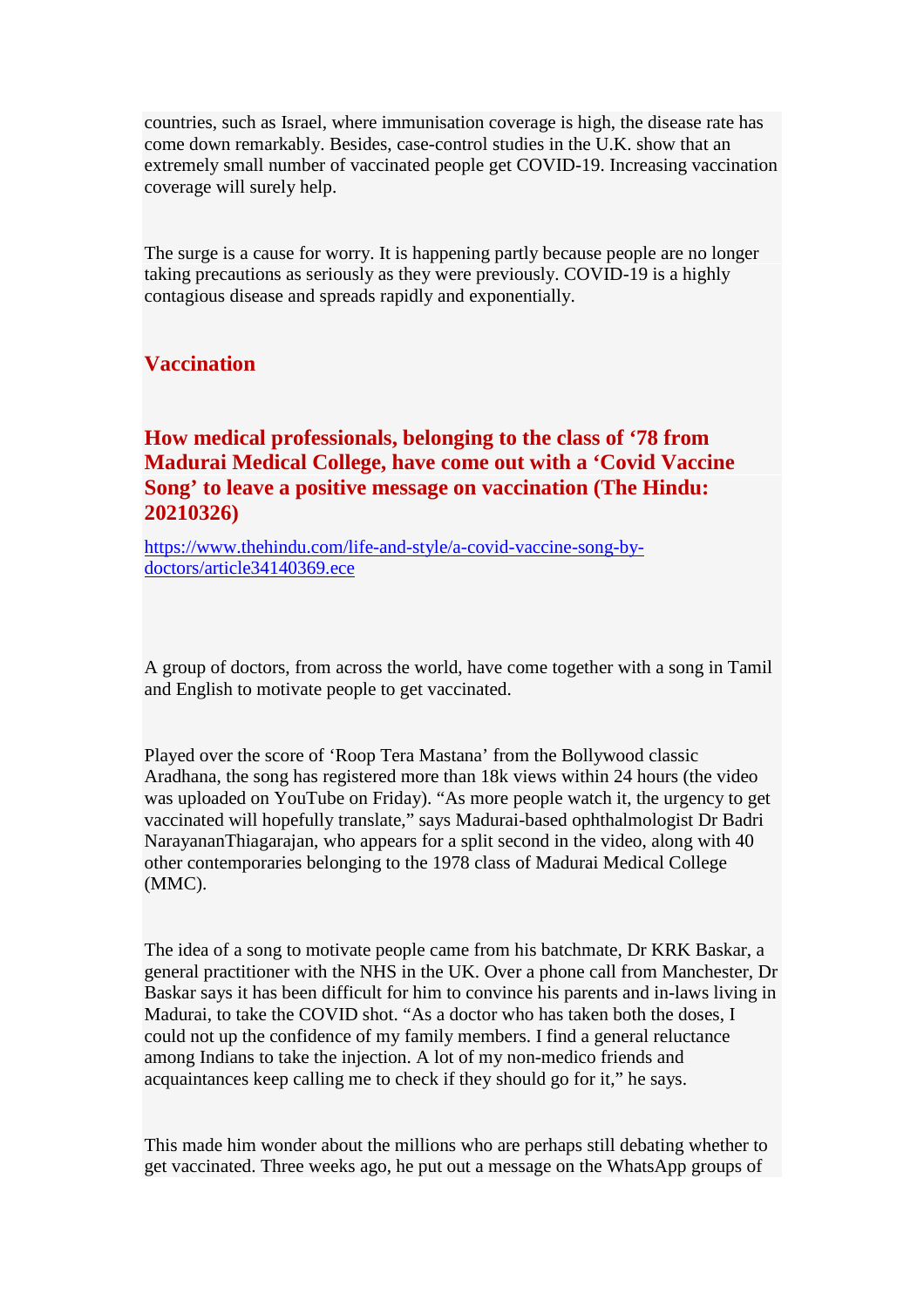MMC batchmates in India and abroad. "We all felt as frontline warriors spearheading the vaccination drive, we should be able to address peoples' fears," he says.

Baskar took 48 hours to pen down the lyrics. "I wanted to keep the wordings simple and direct for people to understand easily," he says.

A thumbs up for COVID-19 vaccination with a song by doctors

The seven-minute video has six doctors singing the song with Baskar taking the lead. 'Covid Vaccine song' is about the need to take Covishield or Covaxin to build antibodies against the coronavirus. The song also addresses the common issues such as side effects.

Despite backing his concept, a majority of his classmates were shy of singing. So, Baskar added their photographs showing a thumbs up, as a sign of encouragement."When so many doctors from Tamil Nadu to Dubai, Malaysia and the UK have joined to send a positive message, it is likely to have a powerful impact," he adds.

Baskar says the pandemic-induced lockdown helped him to live his childhood dream. "I always wanted to learn music but had to study medicine for a living and the last three decades were lost to work," says the 60-year-old, who has also made music videos on topics such as hair loss, osteoarthritis and diabetes and sung them solo over popular Tamil music tracks.

"The Covid vaccine song is a team work to fight vaccine hesitation because herd immunity will help to bring down the prevalence rate of coronarvirus infection," says Baska's batchmate, Dr.Mehboob Ali from Birminghan, UK. "If we want to return to normalcy, then we should get vaccinated," says Baskar, adding that his family is now been vaccinated

Got exams? Boost memory, reduce stress with these nutrition tips

"March-April is exams season in India. Eating the right food before the exams not only helps boost the memory but also helps in keeping calm in stressful times. Ensure your best self on exam day," said Celebrity nutritionist Munmun Ganeriwal

#### **Nutrition,**

**Exam nutrition, what to eat before exams, nutrition tips before exams, indianexpress.com, indianexpress, foods to eat to boost memory, memory foods, superfoods for exams, what to eat to boost**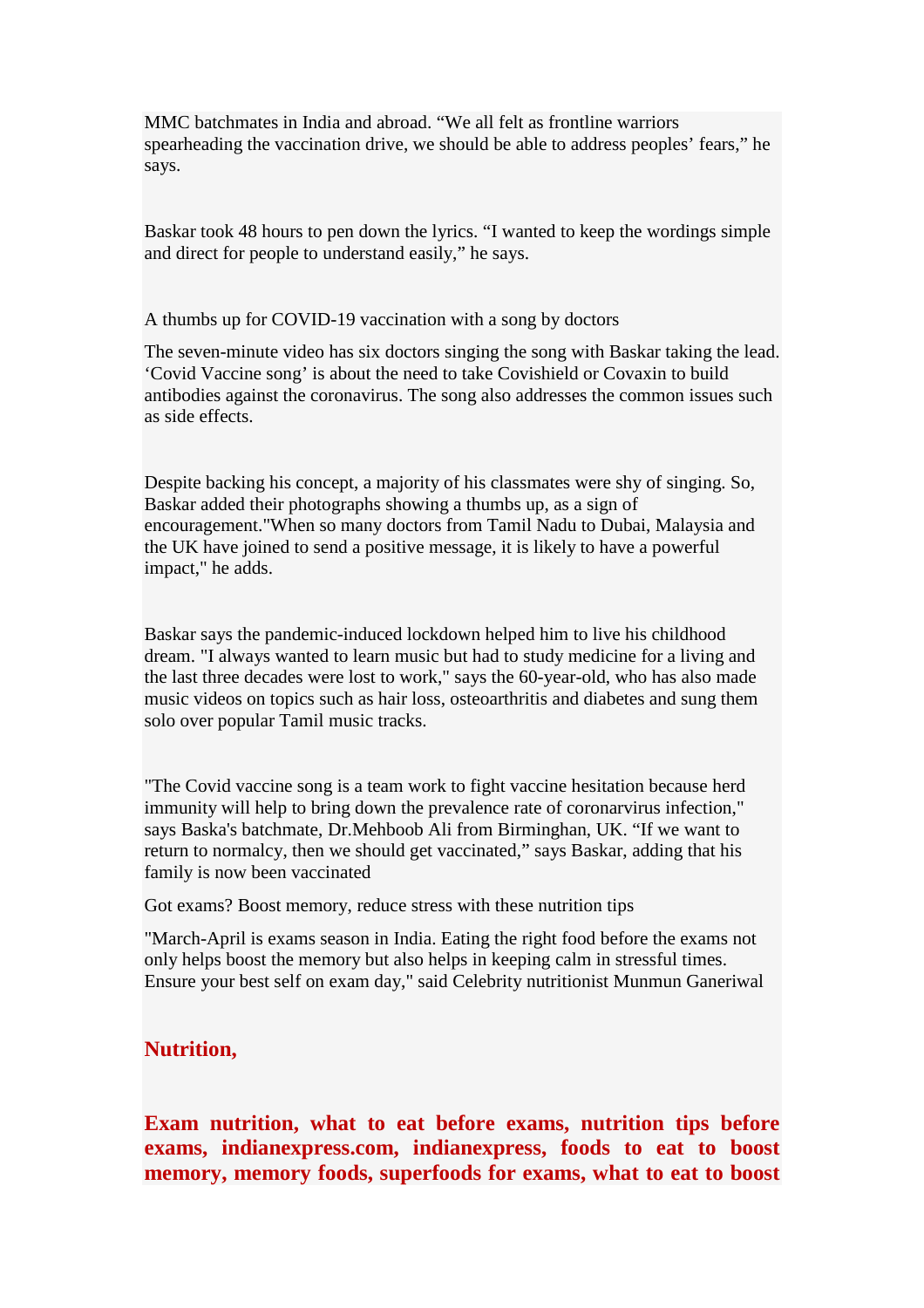#### **memory,Count on some effective nutrition tips to beat exam stress. (Source: Getty Images/Thinkstock) (The Indian Express: 20210326)**

https://indianexpress.com/article/lifestyle/health/how-to-reduce-exam-stress-boostmemory-nutrition-tips-munmun-ganeriwal-curd-rice-sugar-7244504/

Just like there are no shortcuts to acing exams, there are no shortcuts to a good diet that can help you stay focused. Now, with the exam fever catching up, nutrition experts suggest making a few diet tweaks that can help your stomach feel full and also boost memory.

Celebrity nutritionist Munmun Ganeriwal recently took to Instagram to share quick nutrition tips for those appearing for their exams.

Here's what she said: "March-April is exams season in India. Eating the right food before the exams not only helps boost the memory but also helps in keeping calm in stressful times. Ensure your best self on exam day."

Here's what you can do.

Hot homemade breakfast

Packaged foods like cereals and instant oats contain synthetic molecules that are not recognised by our bodies and brain. Eating them will make the body feel dull and sluggish. Instead have fresh poha, upma etc.

Ghee

Rich in Omega 3 fatty acids, ghee boosts memory power and improves cognitive function. Include one teaspoon of ghee each with breakfast-lunch-dinner.

Curd

curd, how to make curd at home, curd culture, no curd culture, how to make dahi without curd culture, yogurt, how to make dahi, dahi without starter curd, nisha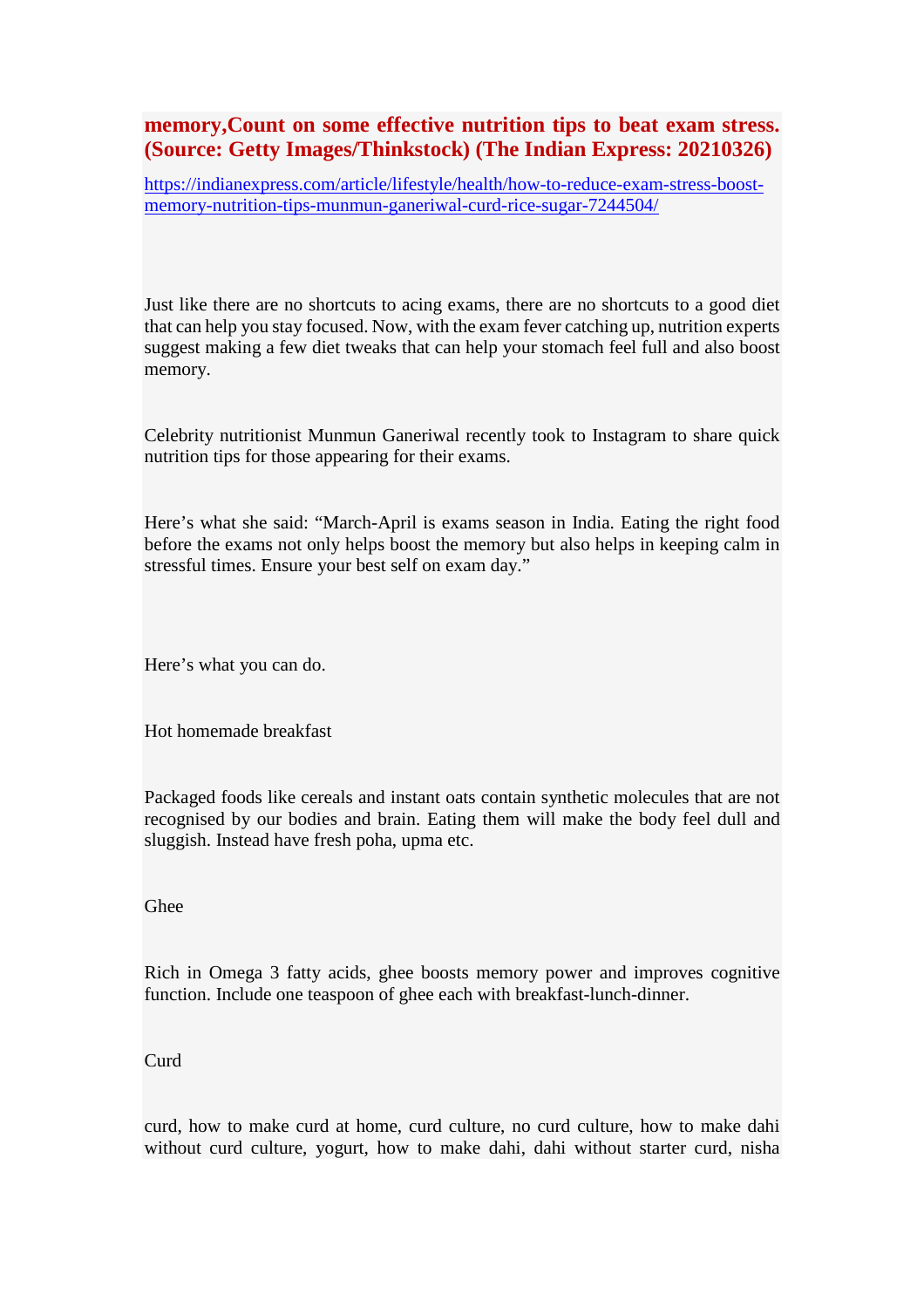madhulika, indianexpress.com, indianexpress, Have curd. (Source: Getty Images/Thinkstock)

The live bacteria in curd acts in the gut and enhances the release of the happy hormone serotonin that helps to control stress levels during exams. "Do not miss the 'dahishakkar' before appearing for exams," said Ganeriwal, referring to the ritual of eating curd with sugar that many Indian families follow just before stepping out for any important work.

ALSO READ |Exam stress? Here's when and how to seek help

Unrefined sugar or Khaand

Sugar re-energises the body and brain and provides the mental ability and energy needed for a long-duration study. Choose laddoos, chikki, kokam/lemon sherbets to keep the blood sugar levels stable.

#### Eye Care

Puffy eyes? Count on these easy remedies (The Indian Express: 20210326)

https://indianexpress.com/article/lifestyle/health/puffy-eyes-easy-home-remedieshydration-7223679/

However, if you have long-lasting puffy eyes, pain, irritation, or severe swelling in or around your eye, it is better to consult a doctor

puffy eyes, what to do for puffy eyes, puffy eyes remedy, home remedies for puffy eyes, pooja makhija nutrition hacks, how to get rid off puffy eyes, indianexpress.com, indianexpress,Here's what to keep in mind when you want to reduce puffy eyes. (Source: Getty Images/Thinkstock)

Puffy eyes can be a result of many things. In fact, mild morning puffiness is commonly experienced by many which usually recedes after one washes their face with cold water. But if under-eye puffiness is still visible, here are some easy remedies that can help, courtesy of nutritionist Pooja Makhija.

In an Instagram video, Makhija shared some nutrition hacks that can help.

\*It's important to have two-three litres of water so that your brain knows that it does not need to store water.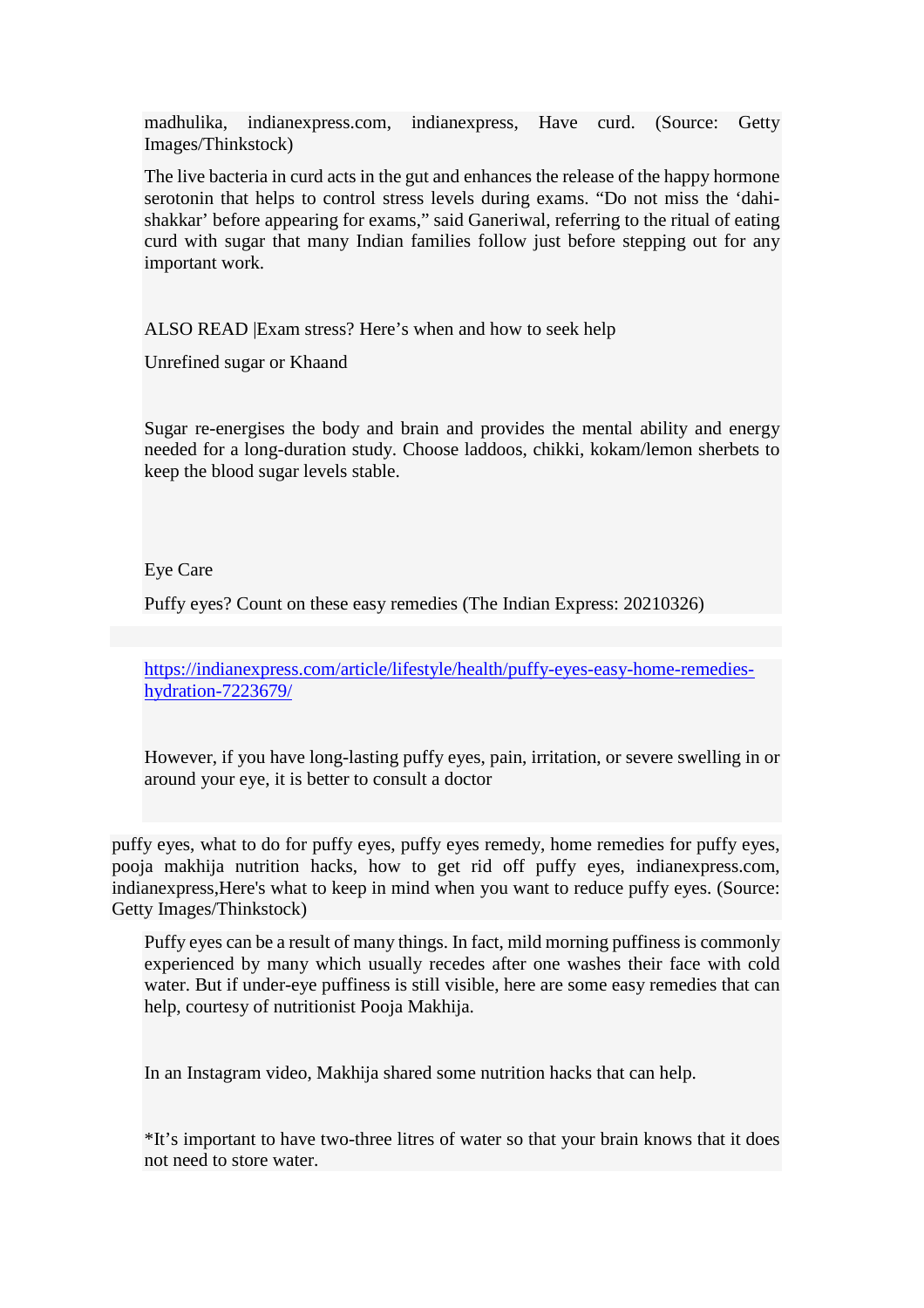\*Eat foods and vegetables rich in water to increase the body's hydration levels.

\*Reduce diuretics such as tea and coffee, energy drinks, and alcohol, as they increase puffiness.

\*Add parsley to your diet because it tells your kidneys to filter out the waste or toxins from the body. It can be consumed in the form of salads or soups to not just add flavour but also take out excess fluids.

But is there one remedy that has maximum benefits?

"Combine all of these together into a magical vegetable juice," said Makhija.

**Health Care Services: (The Asian Age: 20210326)**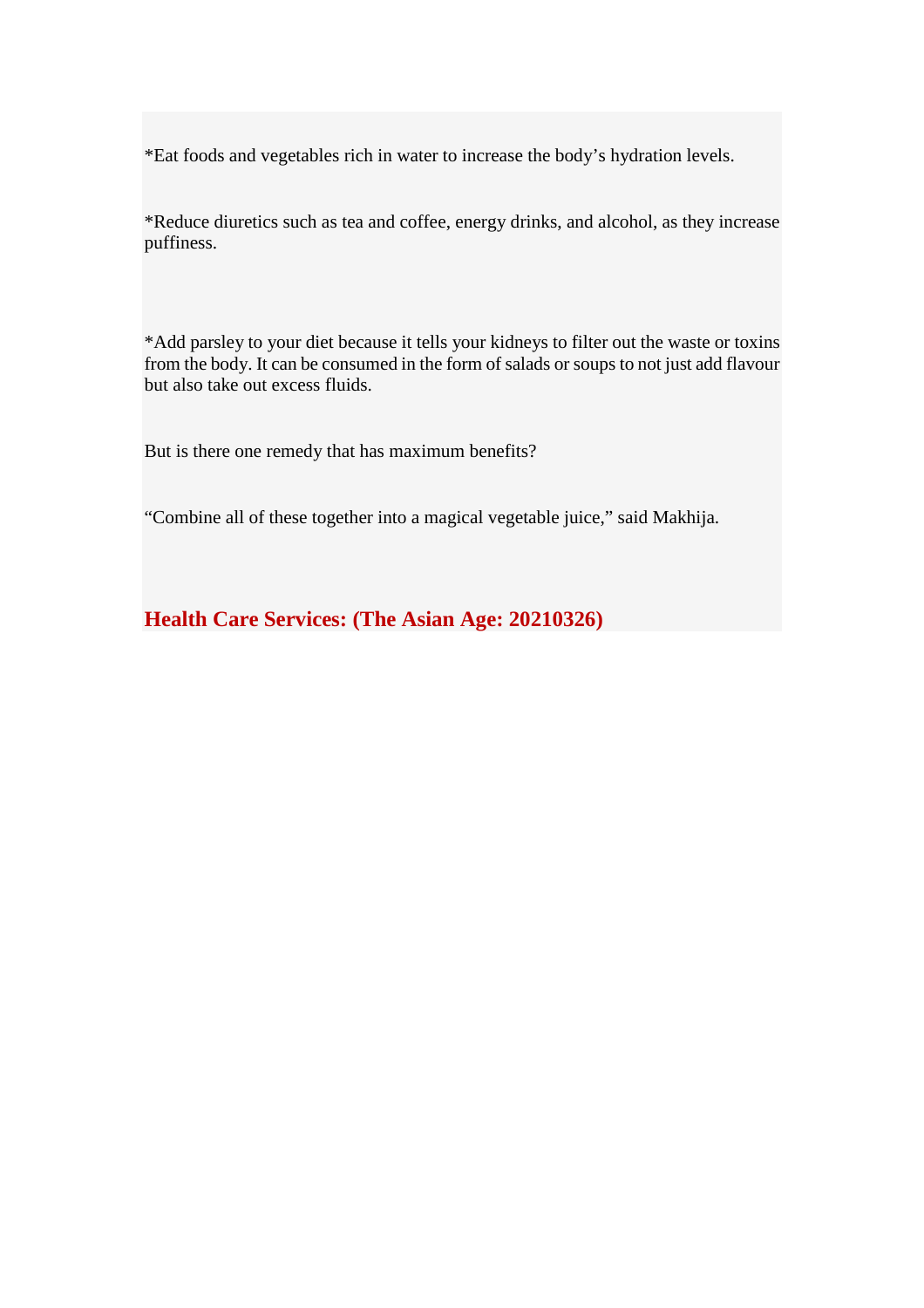# **Dreaded criminal flees amid** gunfight at GTB Hospital

Gangster was taken to hospital for treatment, cops nab one of the 6 assailants

New Delhi, March 25: A fierce gunfight broke out at a government hospital in Delhi in broad daylight on Thursday when a police team escorting a notorious criminal came face-to-face with those<br>who came to aid his leaving escape, one assailant dead and triggering a chaos with patients and their relatives running for cover, officials said

While the prisoner managed to flee, the police<br>nabbed one of his six associates who was injured in the gunfight at the GTB hospital here, they said.

In a high-voltage drama. the assailants first threw chilli powder at the police team and then started firing at them to which the security personnel retaliated with 12 rounds of fire, killing one of them<br>on the spot and injuring another, officials said.

The shootout took place around 12.30 pm when the third battalion of the Delhi Police was taking gangster Kuldeep alias<br>Fajja, who is a member of the Gogi gang, to the hospital for treatment, a senior police officer said.

"Five to six men came in a Scorpio car and a motorcycle from the rear<br>entrance of the hospital<br>building and fired at the third battalion of the police in an attempt to help the accused escape from custody," he said.

During the encounter,<br>one assailant died on the spot and another got<br>injured who was nabbed. The remaining accused. including Kuldeep, managed to escape, the police said.

The accused who died during the incident has been identified as Ravi, while the injured man was identified as Ankesh, police said, adding that both are aged between 25 to 28 years.

"Kuldeep was lodged at the Mandoli Jail and was brought to the OPD of the GTB Hospital for check up by the third battalion of

IN A high-voltage drama, the assailants first threw chilli powder at the police team and then started firing at them to which the security personnel retaliated with 12 rounds of fire. killing one of them on the spot and injuring another

the Delhi Police.

"After his check up was done by the doctors, the security personnel were taking him back to the<br>police vehicle when the assailants started firing.' Joint Commissioner of Police (east) Alok Kumar hiss.

Kumar said Kuldeep took the advantage of the chaos and managed to escape from the spot along with his associates.

"One of the assailants was killed during the<br>cross fire and other was injured. Police fired 12 rounds in retaliation," the officer said.

Police said the assailants<br>left the car on the spot while escaping.

The accused used multi-The accused used in<br>the spot. They also<br>snatched a bike from a<br>person outside the hospital and to escape, police said, adding there was<br>chaos at the hospital as people started running to take cover during the shooting.

Chilli powder was seen strewn at the spot and the police also marked the area where empty bullet cartridges were found, officials said.

According the the police, Ankesh, who was injured. is out of danger.

Kuldeep is a member of the Gogi gang. The members of the gang were involved in extortion, collecting ransom and protection money as well as committing car-jacking among others. Kuldeep was<br>arrested by the Special Cell of the Delhi Police in March last year from<br>Gurgaon, they said. — PTI

#### **Coronavirus Wave (Hindusta: 20210326)**

https://epaper.livehindustan.com/imageview\_726296\_83881064\_4\_1\_26-03- 2021\_5\_i\_1\_sf.html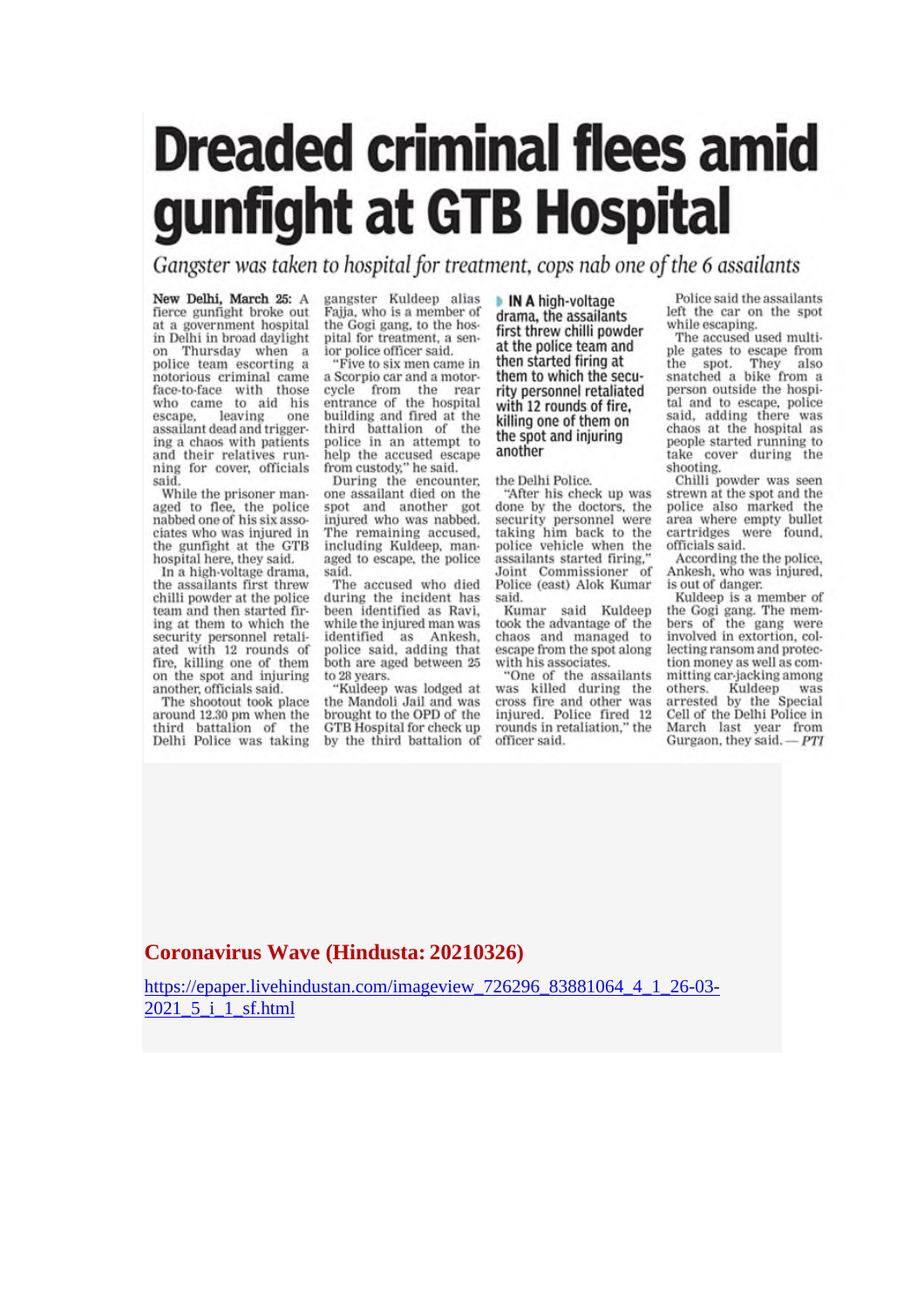# स्टेट बैंक का आकलन-अप्रैल में चरम पर होगा कोरोना रिपोर्ट: सौ दिन चल सकती है दूसरी लहर

#### संकेत शहरों में असर ज्यादा दूसरी लहर का प्रभाव ग्रामीण जिलों के मुकाबले शहरी जिलों में ज्यादा देखा जा रहा है। वहां तेजी से इस पर काबू पाने की कोशिशें की जा रहीं हैं लेकिन इसमें तेजी लाने की जरूरत।

### सझाव

४५ लाख टीके लगाएं अभी रोजाना 30 से 32 लाख लोगों का टीकाकरण किया जा रहा, इसे बढाकर 40-45 लाख किया जाए तभी चार महीनों में 45 साल से ऊपर उम्र के लोगों का टीकाकरण।



नोएडा सेक्टर-22 स्थित स्वास्थ्य केंद्र पर गुरुवार को टीका लगवाती महिला। • सुनील घोष



हैं। देश में करीब सवा पांच करोड लोगों को टीका लग चुका है ऐसे में भारत दुनिया के मुकाबले तेजी से कोरोना की उ<br>दूसरी लहर का मुकाबला कर सकता है।



रोकने की बेहतर स्थिति में है। वैश्विक स्तर पर कोरोना वायरस संक्रमण की दसरी लहर पहले के मकाबले ज्यादा तेज थी लेकिन भारत में हालात अच्छे

#### नई दिल्ली | सौरभ शुक्ल

देश में तेजी से बढ़ते कोरोना संक्रमण के बीच एक नई रिपोर्ट ने चिंता बढा दी है। स्टेट बैंक की रिसर्च टीम ने दावा किया है कि कोरोना की दूसरी लहर 100 दिन तक चल सकती है। महामारी 15 अप्रैल के बाद अपने चरम पर होगी। छोटे-छोटे लॉकडाउन इसका मुकाबला नहीं कर सकते. सामुहिक टीकाकरण ही इससे लडने का एकमात्र उपाय है।

ट्रेंड देखकर अनुमानः रिसर्च टीम के मुताबिक, 15 फरवरी से दूसरी लहर चल रही है और काफी तेजी से आगे बढ रही है। 23 मार्च तक के ट्रेंड को देखकर कहा जा सकता है कि दूसरी लहर में 25 लाख से ज्यादा लोग संक्रमण की चपेट में आ सकते हैं। रोजाना दर्ज किए जा रहे मामलों को देखते हुए बताया गया है कि अप्रैल के दूसरे हिस्से में इस दूसरी लहर का चरम बिंदु देखा जा सकता है।

छोटे लॉकडाउन प्रभावी नहीं: बैंक के चीफ इकोनॉमिस्ट एडवाइजर सौम्य कांति घोष ने 28 पन्नों की यह रिपोर्ट तैयार की है। इसमें इस ओर भी इशारा किया गया है स्थानीय स्तर पर लगाए जा रहे लॉकडाउन या पाबंदियां असरदार नहीं रहेंगी सिर्फ बडे पैमाने पर टीकाकरण के जरिए ही इसे काब किया जा सकेगा। भारत बेहतर स्थिति में: बताया गया है कि टीकाकरण से भारत संक्रमण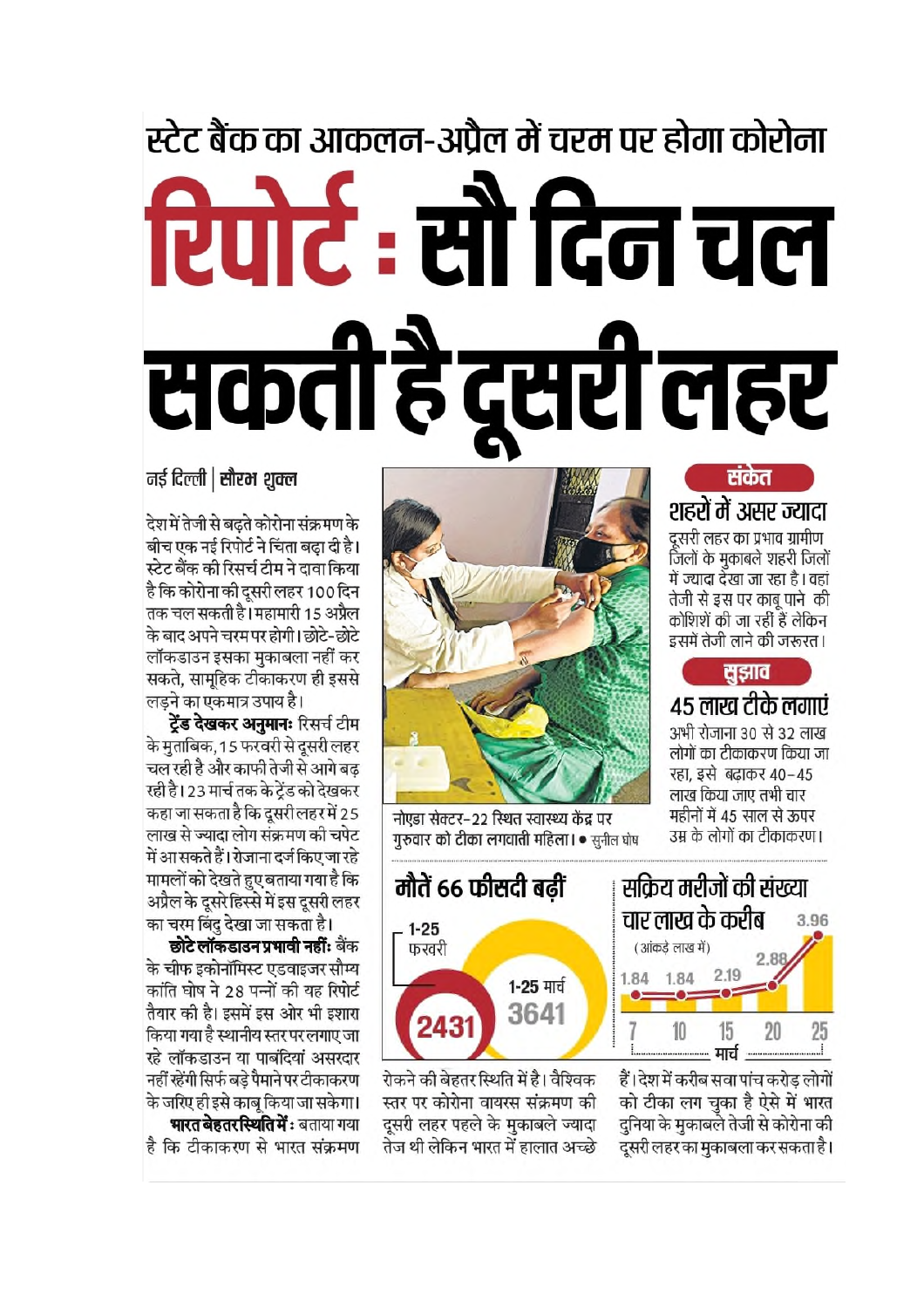#### **Covid -19 Vaccination (Hindusta: 20210326)**

https://epaper.livehindustan.com/imageview\_726297\_83901110\_4\_1\_26-03- 2021 6 i 1 sf.html

# 34789 लोगों को लगाया गया कोविड-१९ का टीका

सुबह 9 से 3 बजे तक ऑनलाइन पंजीकरण कराने वालों का टीकाकरण हुआ।इसके बाद रात 9 बजे तक सीधा केंद्र पर आकर पंजीकरण कराने वालों को वैक्सीन लगाई गई। शाम 6 बजे तक के आंकड़ों के अनुसार, 27,667 को पहली और 19781 लोगों को दूसरी खुराक लगाई गई। पहली खुराक लेने वालों में 60 साल से अधिक उम्र के 19,781 लोग रहे। वहीं, 45-59 साल के बीमारियों से पीड़ित 3384 लोगों ने टीका लगवाया। 2800 अग्रिम मोर्चे पर तैनात कर्मचारियों और 1702 स्वास्थ्यकर्मियों ने टीका लगवाया।



नई दिल्ली |वरिष्ठ संवाददाता

दिल्ली में कोरोना टीकाकरण अभियान के तहत गुरुवार को कुल 34,789 लोगों को टीका लगाया गया। बुधवार के मुकाबले टीका लेने वालों की संख्या में करीब 10 हजार का इजाफा हुआ है। स्वास्थ्य विभाग के मुताबिक, 600 से अधिक केंद्रों पर वैक्सीन लगाई गई।